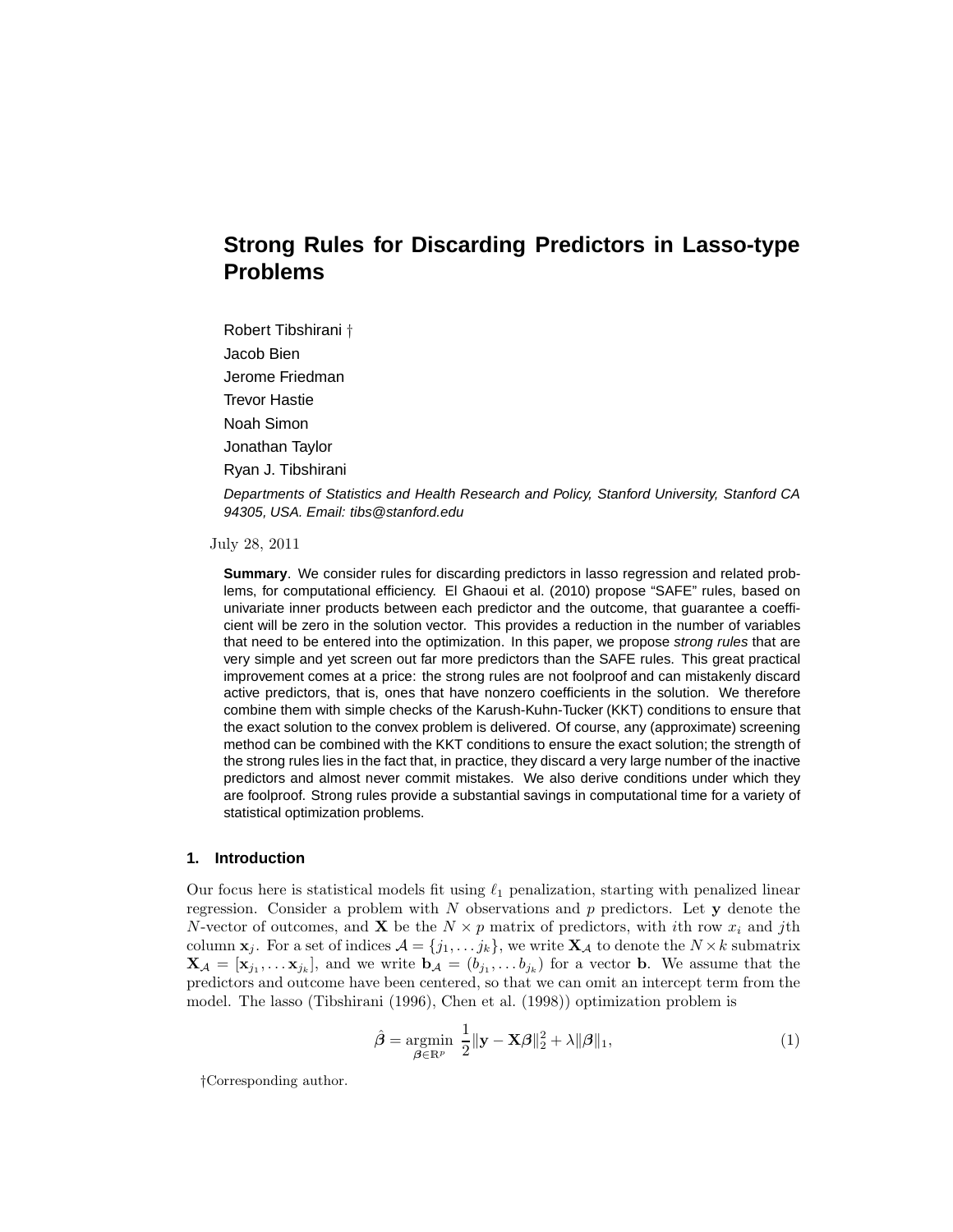where  $\lambda \geq 0$  is a tuning parameter.

There has been considerable work in the past few years deriving fast algorithms for this problem, especially for large values of  $N$  and  $p$ . A main reason for using the lasso is that the  $\ell_1$  penalty tends to set some entries of  $\beta$  to exactly zero, and therefore it performs a kind of variable selection. Now suppose we knew, a priori to solving (1), that a subset of the variables  $\mathcal{D} \subseteq \{1, \ldots, p\}$  will be inactive at the solution, that is, they will have zero coefficients:  $\hat{\beta}_D = 0$ . ‡ Then we could discard the variables in D from the optimization, replacing the design matrix in (1) by  $\mathbf{X}_{\mathcal{D}^c}$ ,  $\mathcal{D}^c = \{1, \ldots p\} \setminus \mathcal{D}$ , and just solve for the remaining coefficients  $\hat{\beta}_{\mathcal{D}^c}$ . For a relatively large set  $\mathcal{D}$ , this would result in a substantial computational savings.

El Ghaoui et al. (2010) construct such a set of discarded variables by looking at the univariate inner products of each predictor with the response. Namely, their "SAFE" rule discards the jth variable if

$$
|\mathbf{x}_j^T \mathbf{y}| < \lambda - \|\mathbf{x}\|_2 \|\mathbf{y}\|_2 \frac{\lambda_{\max} - \lambda}{\lambda_{\max}},
$$
\n(2)

where  $\lambda_{\max} = \max_i |\mathbf{x}_i^T \mathbf{y}|$  is the smallest tuning parameter value for which all coefficients in the solution are zero. In deriving this rule, the authors prove that any predictor satisfying (2) must be inactive at the solution; said differently, condition (2) implies that  $\hat{\beta}_j = 0$ . (Their proof relies on the dual of problem (1); it has nothing to do with the rest of this paper, but we summarize it in the Appendix because we find it interesting.) The authors then show that applying the SAFE rule (2) to discard predictors can save both time and memory in the overall computation, and also derive analogous rules for  $\ell_1$ -penalized logistic regression and  $\ell_1$ -penalized support vector machines.

The existence of any such rule is surprising (at least to us), and the work presented here was inspired by the SAFE work. In this paper, we propose *strong rules* for discarding predictors in the lasso and other problems that involve lasso-type penalties. The basic strong rule for the lasso looks like a modification of (2), with  $\|\mathbf{x}_j\|_2 \|\mathbf{y}\|_2/\lambda_{\max}$  replaced by 1: it discards the  $j$ <sup>th</sup> variable if

$$
|\mathbf{x}_j^T \mathbf{y}| < \lambda - (\lambda_{\text{max}} - \lambda) = 2\lambda - \lambda_{\text{max}}.\tag{3}
$$

The strong rule (3) tends to discard more predictors than the SAFE rule (2). For standardized predictors ( $\|\mathbf{x}_i\|_2 = 1$  for all j), this will always be the case, as  $\|\mathbf{y}\|_2/\lambda_{\max} \geq 1$ by the Cauchy–Schwartz inequality. However, the strong rule (3) can erroneously discard active predictors, ones that have nonzero coefficients in the solution. Therefore we rely on the Karush-Kuhn-Tucker (KKT) conditions to ensure that we are indeed computing the correct coefficients in the end. A simple strategy would be to add the variables that fail a KKT check back into the optimization. We discuss more sophisticated implementation techniques, specifically in the context of our glmnet algorithm, in Section 7 at the end of the paper.

The most important contribution of this paper is a version of the strong rules that can be used when solving the lasso and lasso-type problems over a grid of tuning parameter values  $\lambda_1 \geq \lambda_2 \geq \ldots \geq \lambda_m$ . We call these the sequential strong rules. For the lasso, having

 $\sharp$ If **X** does not have full column rank, which is necessarily the case when  $p > N$ , then there may not be a unique lasso solution; we don't pay special attention to this case, and will write "the solution" when we really mean "a solution".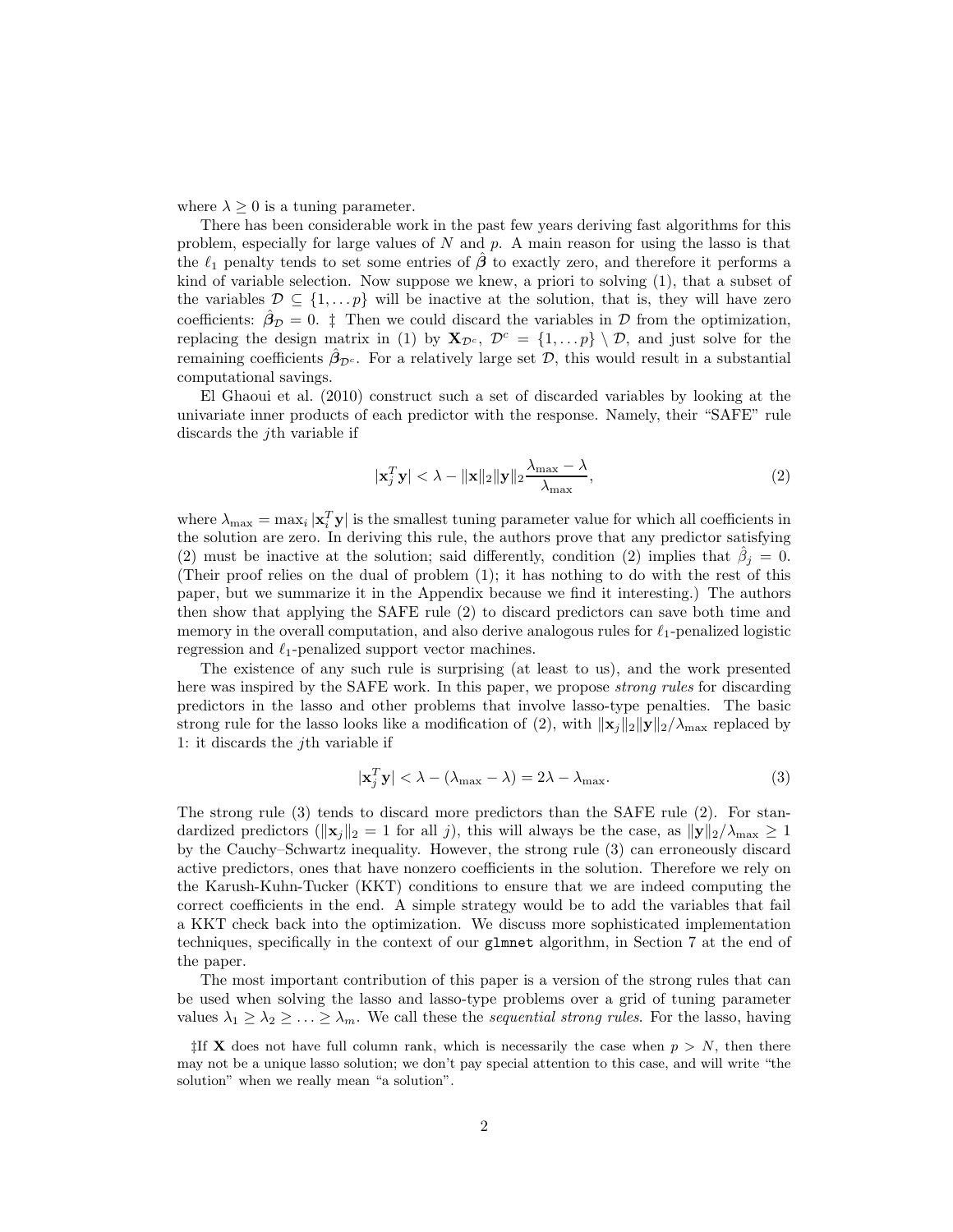already computed the solution  $\hat{\beta}(\lambda_{k-1})$  at  $\lambda_{k-1}$ , the sequential strong rule discards the jth predictor from the optimization problem at  $\lambda_k$  if

$$
\left|\mathbf{x}_{j}^{T}\left(\mathbf{y}-\mathbf{X}\hat{\boldsymbol{\beta}}(\lambda_{k-1})\right)\right| < 2\lambda_{k} - \lambda_{k-1}.
$$
\n(4)

The sequential rule (4) performs much better than both the basic rule (3) and the SAFE rule (2), as we demonstrate in Section 2. El Ghaoui et al. (2011) also propose a version of the SAFE rule that can be used when considering multiple tuning parameter values, called "recursive SAFE", but it too is clearly outperformed by the sequential strong rule. Like its basic counterpart, the sequential strong rule can mistakenly discard active predictors, so it must be combined with a check of the KKT conditions (see Section 7 for details).

At this point, the reader may wonder: any approximate or non-exact rule for discarding predictors can be combined with a check of the KKT conditions to ensure the exact solution—so what makes the sequential strong rule worthwhile? Our answer is twofold:

- (a) In practice, the sequential strong rule is able to discard a very large proportion of inactive predictors, and rarely commits mistakes by discarding active predictors. In other words, it serves as a very effective heuristic.
- (b) The motivating arguments behind the sequential strong rule are quite simple and the same logic can be used to derive rules for  $\ell_1$ -penalized logistic regression, the graphical lasso, the group lasso, and others.

The mistakes mentioned in (a) are so rare that for a while a group of us were trying to prove that the sequential strong rule for the lasso was foolproof, while others were trying to find counterexamples (hence the large number of coauthors!). We finally did find some counterexamples of the sequential strong rule and one such counterexample is given in Section 3, along with some analysis of rule violations in the lasso case. Furthermore, despite the similarities in appearance of the basic strong rule  $(3)$  to the SAFE rule  $(2)$ , the arguments motivating the strong rules (3) and (4) are entirely different, and rely on a simple underlying principle. In Section 4 we derive analogous rules for the elastic net, and in Section 5 we derive rules for  $\ell_1$ -penalized logistic regression. We give a version for more general convex problems in Section 6, covering the graphical lasso and group lasso as examples.

Finally, we mention some related work. Wu et al. (2009) study  $\ell_1$  penalized logistic regression and build a screened set  $\mathcal S$  based on the inner products between the outcome and each feature. As with the strong rules, their construction does not guarantee that the variables in S actually have zero coefficients in the solution, and so after fitting on  $\mathbf{X}_{S^c}$ , the authors check the KKT optimality conditions for violations. In the case of violations, they weaken their set S, and repeat this process. Also, Fan & Lv  $(2008)$  study the screening of variables based on their inner products in the lasso and related problems, but not from an optimization point of view; their screening rules may again set coefficients to zero that are nonzero in the solution, however, the authors argue that under certain situations this can lead to better performance in terms of estimation risk.

# **2. Strong rules for the lasso**

#### 2.1. Definitions and simulation studies

As defined in the introduction, the basic strong rule for the lasso discards the jth predictor from the optimization problem if

$$
|\mathbf{x}_j^T \mathbf{y}| < 2\lambda - \lambda_{\text{max}},\tag{5}
$$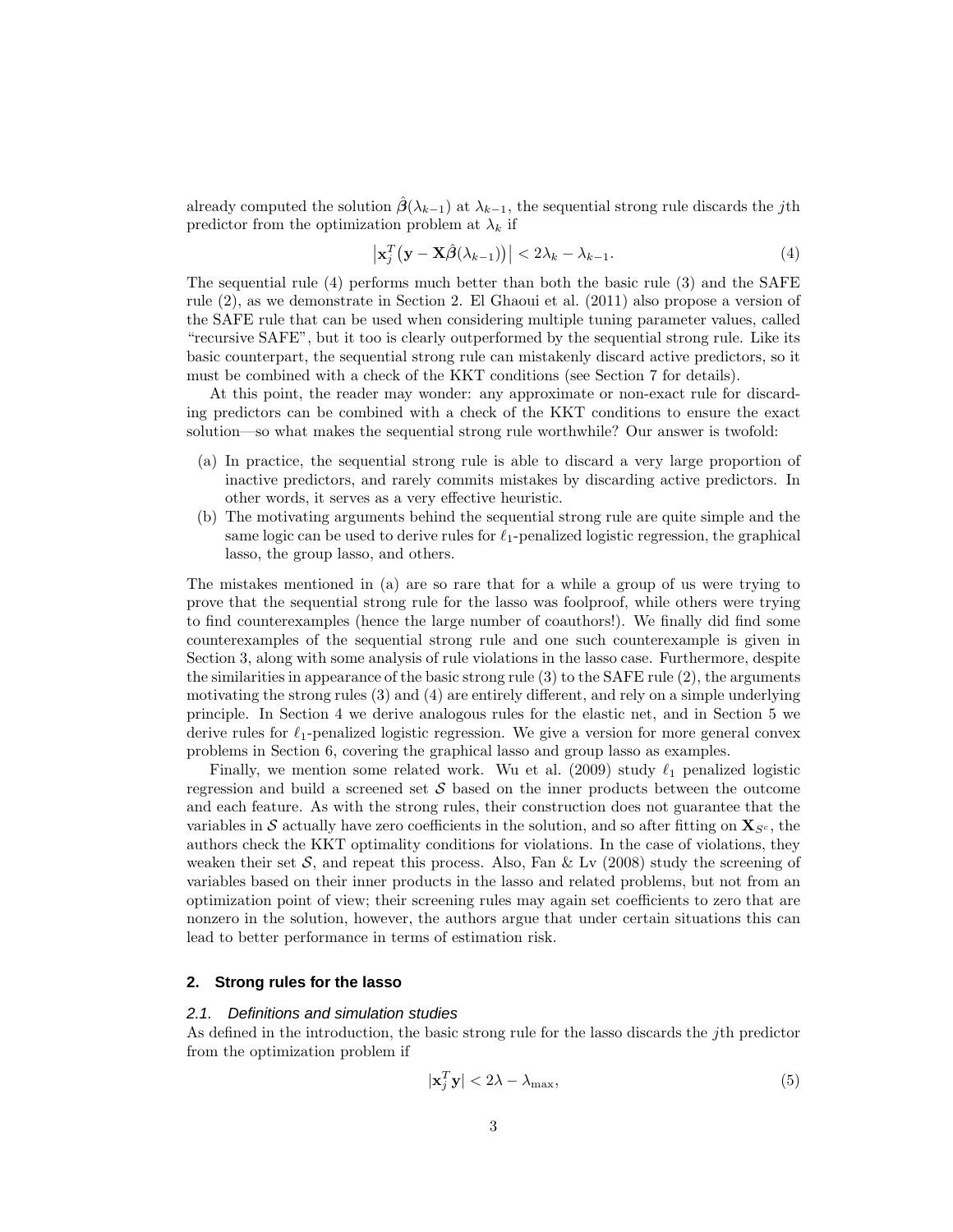where  $\lambda_{\max} = \max_j |\mathbf{x}_j^T \mathbf{y}|$  is the smallest tuning parameter value such that  $\hat{\boldsymbol{\beta}}(\lambda_{\max}) = 0$ . If we are interested in the solution at many values  $\lambda_1 \geq \ldots \geq \lambda_m$ , then having computed the solution  $\beta(\lambda_{k-1})$  at  $\lambda_{k-1}$ , the sequential strong rule discards the jth predictor from the optimization problem at  $\lambda_k$  if

$$
\left|\mathbf{x}_{j}^{T}\left(\mathbf{y}-\mathbf{X}\hat{\boldsymbol{\beta}}(\lambda_{k-1})\right)\right| < 2\lambda_{k} - \lambda_{k-1}.\tag{6}
$$

Here we take  $\lambda_0 = \lambda_{\text{max}}$ . As  $\hat{\beta}(\lambda_{\text{max}}) = 0$ , the basic strong rule (5) is a special case of the sequential rule (6).

First of all, how does the basic strong rule compare to the basic SAFE rule (2)? When the predictors are standardized (meaning that  $||\mathbf{x}_i||_2 = 1$  for every i), it is easy to see that the basic strong bound is always larger than the basic SAFE bound, because  $\|\mathbf{y}\|_2/\lambda_{\max} \geq 1$ by the Cauchy-Schwartz inequality. When the predictors are not standardized, the ordering between the two bounds is not as clear, but in practice the basic strong rule still tends to discard more predictors unless the marginal variances of the predictors are wildly different (by factors of say 10 or more). Figure 1 demonstrates the bounds for a simple example.



**Fig. 1.** Basic SAFE and basic strong bounds in a simple example with 10 predictors, labelled at the right. The plot shows the inner product of each predictor with the current residual,  $\mathbf{x}_j^T(\mathbf{y}-\mathbf{X}\hat{\boldsymbol{\beta}}(\lambda)),$ as a function of  $\lambda$ . The predictors that are in the model are those with maximal (absolute) inner product, equal to  $\pm\lambda$ . The dotted vertical line is drawn at  $\lambda_{\text{max}}$ ; the dashed vertical line is drawn at some value  $\lambda=\lambda'$  at which we want to discard predictors. The basic strong rule keeps only predictor number 3, while the basic SAFE rule keeps predictors 8 and 1 as well.

More importantly, how do the rules perform in practice? Figures 2 and 3 attempt to answer this question by examining several simulated data sets. (A few real data sets are considered later in Section 3.2.) In Figure 2, we compare the performance of the basic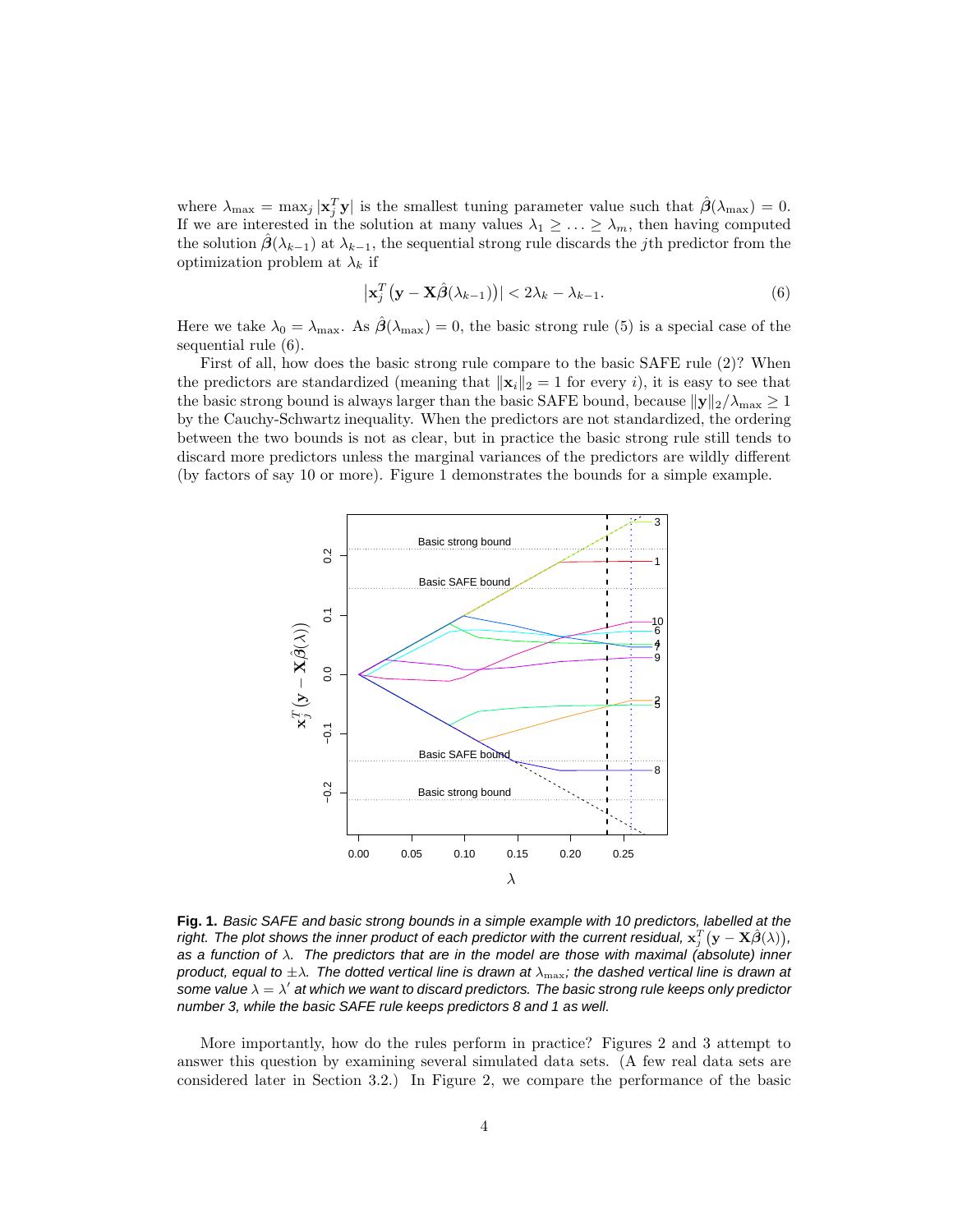SAFE rule, recursive SAFE rule, basic strong rule, and sequential strong rule in discarding predictors for the lasso problem along a sequence of 100 tuning parameter values, equally spaced on the log scale. The three panels correspond to different scenarios for the model matrix  $X$ ; in each we plot the number of active predictors in the lasso solution on the x-axis, and the number of predictors left after filtering with the proposed rules (i.e. after discarding variables) on the y-axis. Shown are the basic SAFE rule, the recursive SAFE rule, the global strong rule and the sequential strong rule. The details of the data generation are given in the Figure caption. The sequential strong rule is remarkably effective.

It is common practice to standardize the predictors before applying the lasso, so that the penalty term makes sense. This is what was done in the examples of Figure 2. But in some instances, one might not want to standardize the predictors, and so in Figure 3 we investigate the performance of the rules in this case. In the left panel the population variance of each predictor is the same; in the right panel it varies by a factor of 50. We see that in the latter case the SAFE rules outperform the basic strong rule, but the sequential strong rule is still the clear winner. There were no violations of either of the strong rules in either panel.

After seeing the performance of the sequential strong rule, it might seem like a good idea to combine the basic SAFE rule with the sequential strategy; this yields the sequential SAFE rule, which discards the jth predictor at the parameter value  $\lambda_k$  if

$$
\left|\mathbf{x}_j^T\left(\mathbf{y}-\mathbf{X}\hat{\boldsymbol{\beta}}(\lambda_{k-1})\right)\right| < \lambda_k - \|\mathbf{x}_j\|_2 \|\mathbf{y}-\mathbf{X}\hat{\boldsymbol{\beta}}(\lambda_{k-1})\|_2 \frac{\lambda_{k-1} - \lambda_k}{\lambda_{k-1}}.\tag{7}
$$

We believe that this rule is not foolproof, in the same way that the sequential strong rule is not foolproof, but have not yet found an example in which it fails. In addition, while (7) outperforms the basic and recursive SAFE rules, we have found that it is not nearly as effective as the sequential strong rule at discarding predictors and hence we do not consider it further.

#### 2.2. Motivation for the strong rules

We now give some motivation for the sequential strong rule  $(6)$ . The same motivation also applies to the basic strong rule (5), recalling that the basic rule corresponds to the special case  $\lambda_0 = \lambda_{\text{max}}$  and  $\hat{\boldsymbol{\beta}}(\lambda_{\text{max}}) = 0$ .

We start with the KKT conditions for the lasso problem (1). These are

$$
\mathbf{x}_j^T(\mathbf{y} - \mathbf{X}\hat{\boldsymbol{\beta}}) = \lambda \gamma_j \quad \text{for} \ \ j = 1, \dots p,\tag{8}
$$

where  $\gamma_j$  is the j<sup>th</sup> component of the subgradient of  $\|\boldsymbol{\beta}\|_1$ :

$$
\gamma_j \in \begin{cases} \{+1\} & \text{if } \hat{\beta}_j > 0\\ \{-1\} & \text{if } \hat{\beta}_j < 0\\ [-1, 1] & \text{if } \hat{\beta}_j = 0. \end{cases} \tag{9}
$$

Let  $c_j(\lambda) = \mathbf{x}_j^T(\mathbf{y} - \mathbf{X}\hat{\boldsymbol{\beta}}(\lambda))$ , where we emphasize the dependence on  $\lambda$ . The key idea behind the strong rules is to assume that each  $c_j(\lambda)$  is non-expansive in  $\lambda$ , that is,

$$
|c_j(\lambda) - c_j(\tilde{\lambda})| \le |\lambda - \tilde{\lambda}| \text{ for any } \lambda, \tilde{\lambda}, \text{ and } j = 1, \dots p. \tag{10}
$$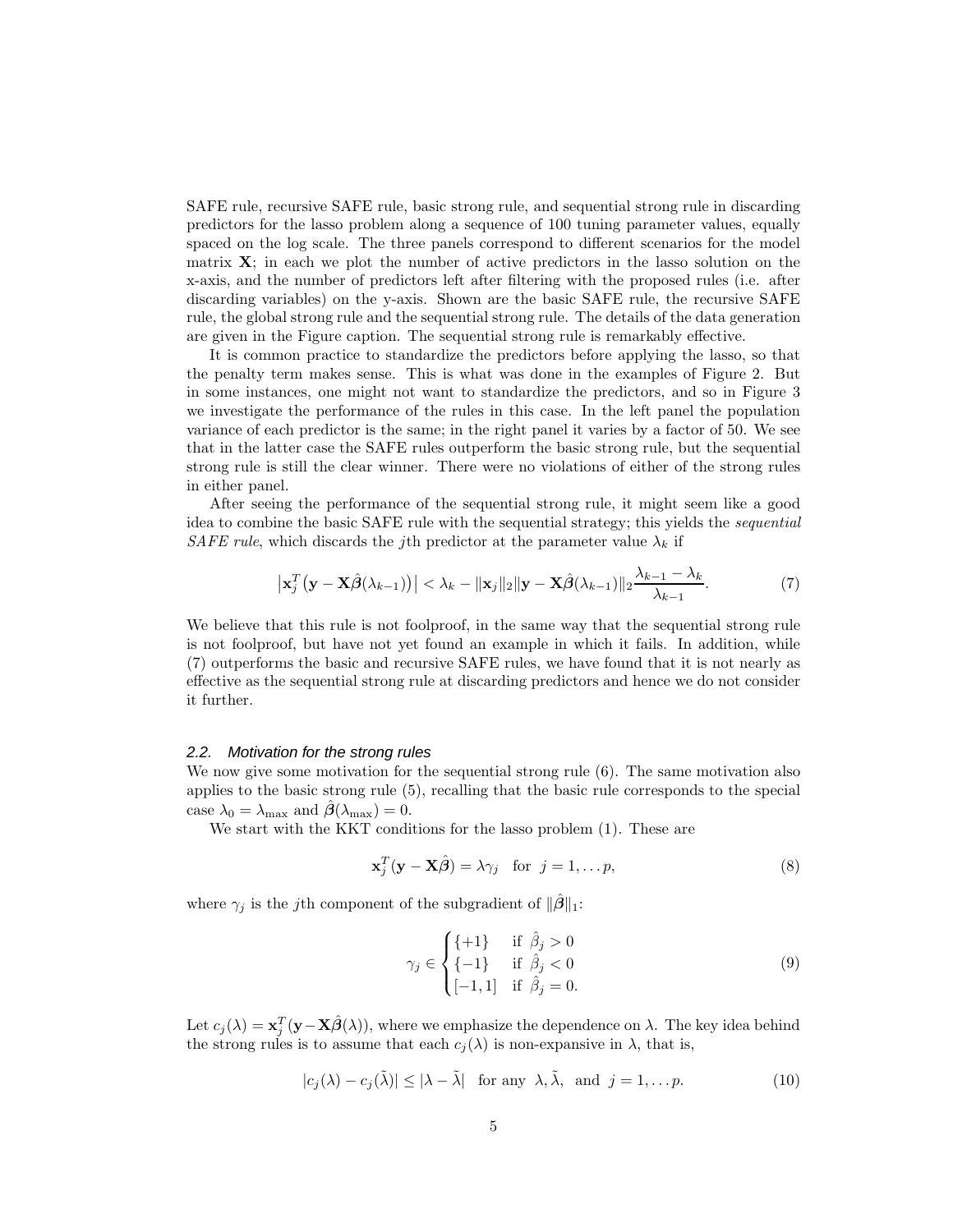

**Fig. 2.** Lasso regression: results of different rules applied to three different scenarios. Shown are the number of predictors left after screening at each stage, plotted against the number of predictors in the model for a given value of  $\lambda$ . The value of  $\lambda$  is decreasing as we move from left to right. There are three scenarios with various values of  $N$  and  $p$ ; in the first two panels the X matrix entries are i.i.d. standard Gaussian with pairwise correlation zero (left), and 0.5 (middle). In the right panel, one quarter of the pairs of features (chosen at random) had correlation  $-0.8$ . In the plots, we are fitting along a path of 100 decreasing  $\lambda$  values equally spaced on the log-scale, A broken line with unit slope is added for reference. The proportion of variance explained by the model is shown along the top of the plot. There were no violations of either of the strong rules any of the three scenarios.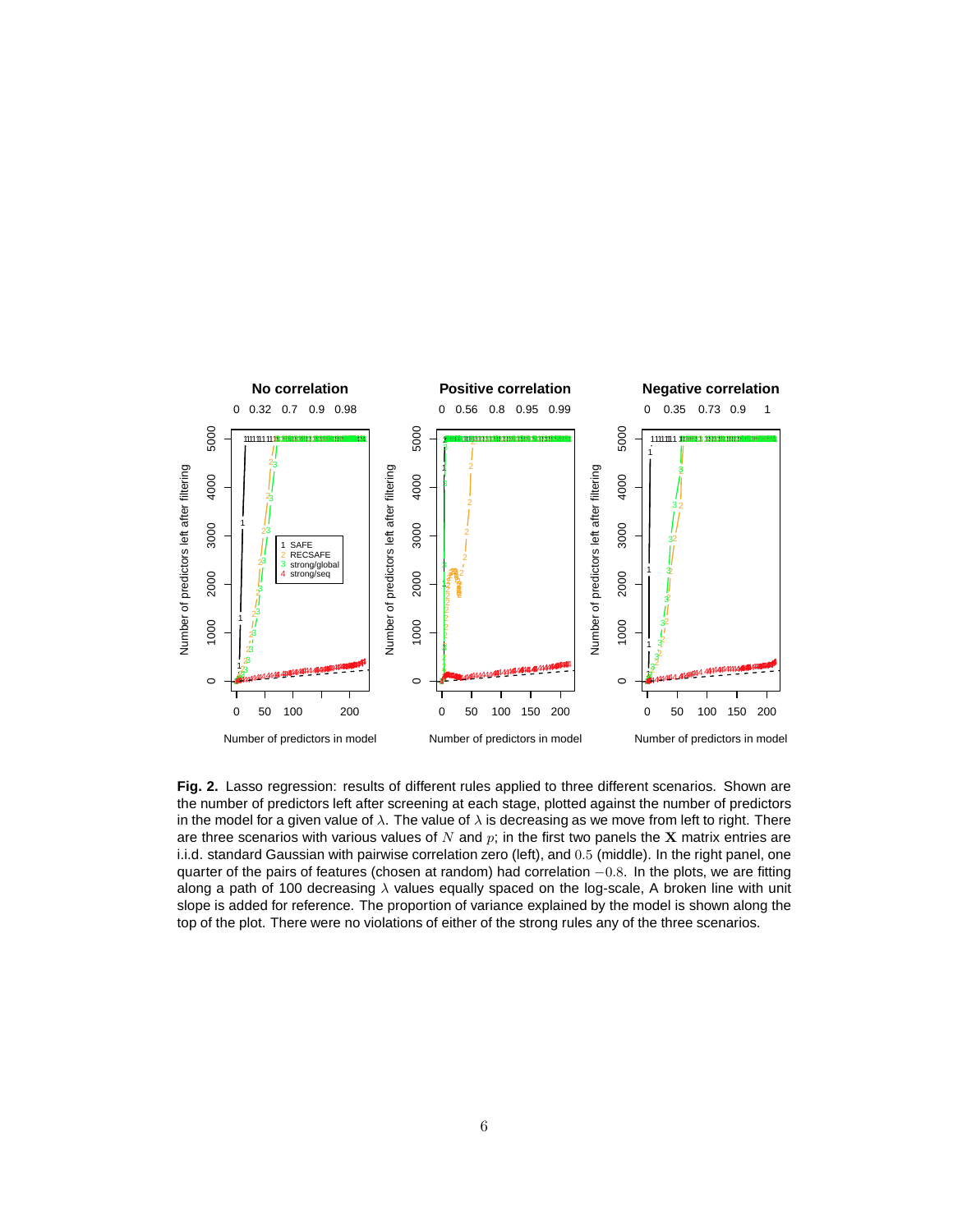

**Fig. 3.** Lasso regression: results of different rules when the predictors are not standardized. The scenario in the left panel is the same as in the top left panel of Figure 2, except that the features are not standardized before fitting the lasso. In the data generation for the right panel, each feature is scaled by a random factor between 1 and 50, and again, no standardization is done.

This condition is equivalent to  $c_j(\lambda)$  being differentiable almost everywhere, and satisfying  $|c_j'(\lambda)| \leq 1$  wherever this derivative exists, for  $j = 1, \ldots p$ . Hence we call (10) the "unit" slope" bound.

Using condition (10), if we have  $|c_j(\lambda_{k-1})| < 2\lambda_k - \lambda_{k-1}$ , then

$$
|c_j(\lambda_k)| \le |c_j(\lambda_k) - c_j(\lambda_{k-1})| + |c_j(\lambda_{k-1})|
$$
  
<  $(\lambda_{k-1} - \lambda_k) + (2\lambda_k - \lambda_{k-1})$   
 $= \lambda_k,$ 

which implies that  $\hat{\beta}_j(\lambda_k) = 0$  by the KKT conditions (8) and (9). But this is exactly the sequential strong rule (6), because  $c_j(\lambda_k) = \mathbf{x}_j^T(\mathbf{y} - \mathbf{X}\hat{\beta}(\lambda_k))$ . In words: assuming that we can bound the amount that  $c_j(\lambda)$  changes as we move from  $\lambda_{k-1}$  to  $\lambda_k$ , if the initial inner product  $c_j(\lambda_{k-1})$  is too small, then it cannot "catch up" in time. An illustration is given in Figure 4.

The arguments up until this point do not really depend on the Gaussian lasso problem in any critical way, and similar arguments can be made to derive strong rules for  $\ell_1$ -penalized logistic regression and more general convex problems. But in the specific context of the lasso, the strong rules, and especially the unit slope assumption (10), can be explained more concretely. For simplicity, the arguments provided here assume that rank( $X$ ) = p, so that necessarily  $p \leq N$ , although similar arguments can be used motivate the  $p > N$  case. Let A denote the set of active variables in the lasso solution,

$$
\mathcal{A} = \{j : \hat{\beta}_j \neq 0\}.
$$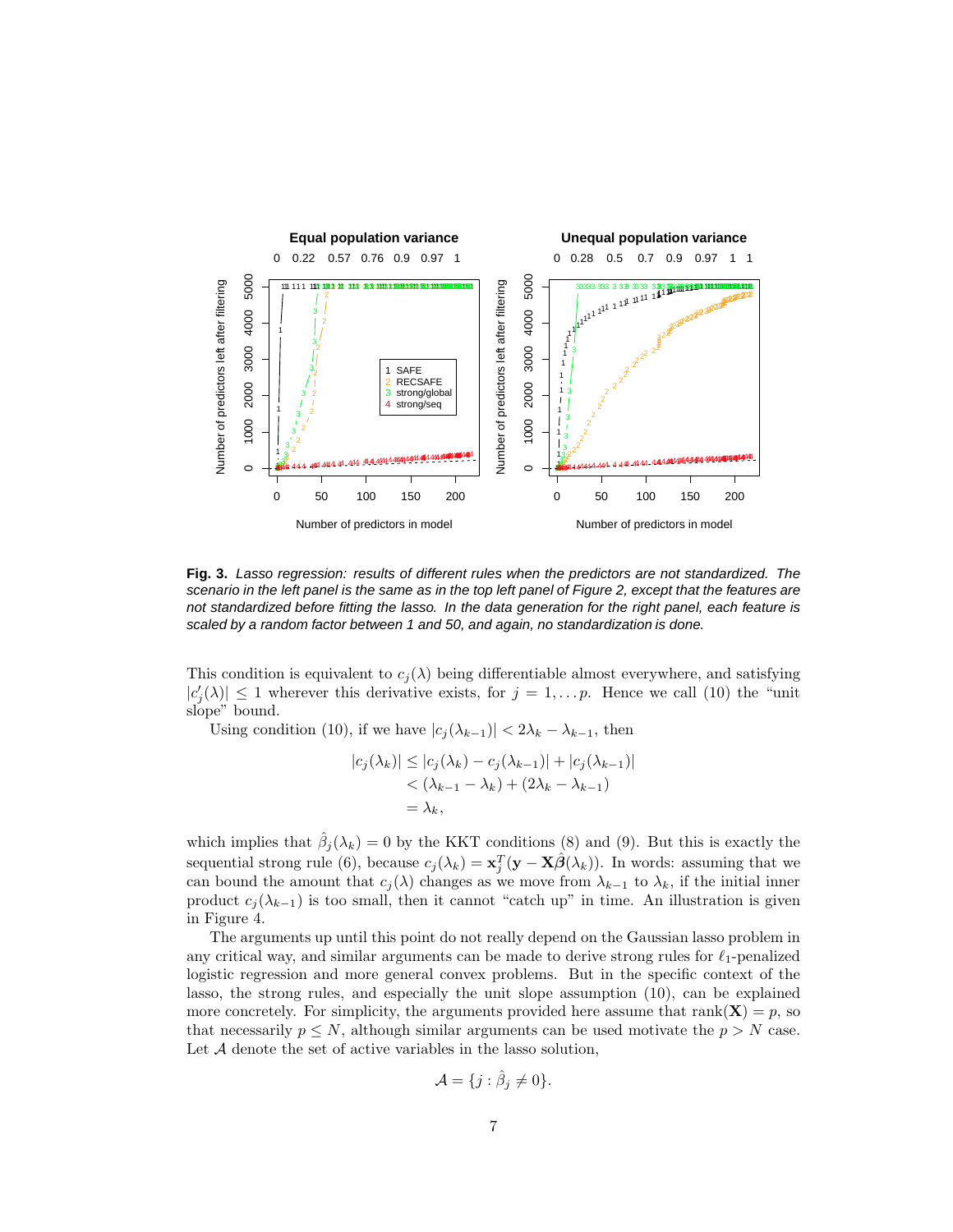

**Fig. 4.** Illustration of the slope bound (10) leading to the strong rules (5) and (6). The inner product (thick line)  $c_i$  is plotted in as a function of  $\lambda$ , restricted to only one predictor for simplicity. The slope of  $c_j$  between  $\lambda_{k-1}$  and  $\lambda_k$  is bounded in absolute value by 1, so the most it can rise over this interval is  $\lambda_{k-1} - \lambda_k$ . Therefore, if it starts below  $\lambda_k - (\lambda_{k-1} - \lambda_k) = 2\lambda_k - \lambda_{k-1}$ , it cannot possibly reach the critical level by  $\lambda_k$ .

Also let  $s = sign(\hat{\beta}_A)$ . Note that  $\hat{\beta}_A$ , are implicitly functions of  $\lambda$ . It turns out that we can express the lasso solution entirely in terms of  $A$  and  $s$ :

$$
\hat{\beta}_{\mathcal{A}}(\lambda) = (\mathbf{X}_{\mathcal{A}}^T \mathbf{X}_{\mathcal{A}})^{-1} (\mathbf{X}_{\mathcal{A}}^T y - \lambda s)
$$
(11)

$$
\hat{\beta}_{\mathcal{A}^c}(\lambda) = 0,\tag{12}
$$

where we write  $\mathbf{X}_{\mathcal{A}}^T$  to mean  $(\mathbf{X}_{\mathcal{A}})^T$ . On an interval of  $\lambda$  in which the active set doesn't change, the solution (11), (12) is just linear in  $\lambda$ . Also, the solution (11), (12) is continuous at all values of  $\lambda$  at which the active set does change. (For a reference, see Efron et al. (2004).) Therefore the lasso solution is a continuous, piecewise linear function of  $\lambda$ , as is  $c_j(\lambda) = \mathbf{x}_j^T(\mathbf{y} - \mathbf{X}\hat{\boldsymbol{\beta}}(\lambda))$ . The critical points, or changes in slope, occur whenever a variable enters or leaves the active set. Each  $c_i(\lambda)$  is differentiable at all values of  $\lambda$  that are not critical points, which means it is differentiable almost everywhere (since the set of critical points is countable and hence has measure zero). Further,  $c'_{j}(\lambda)$  is just the slope of the piecewise linear path at  $\lambda$ , and hence (10) is really just a slope bound. By expanding (11),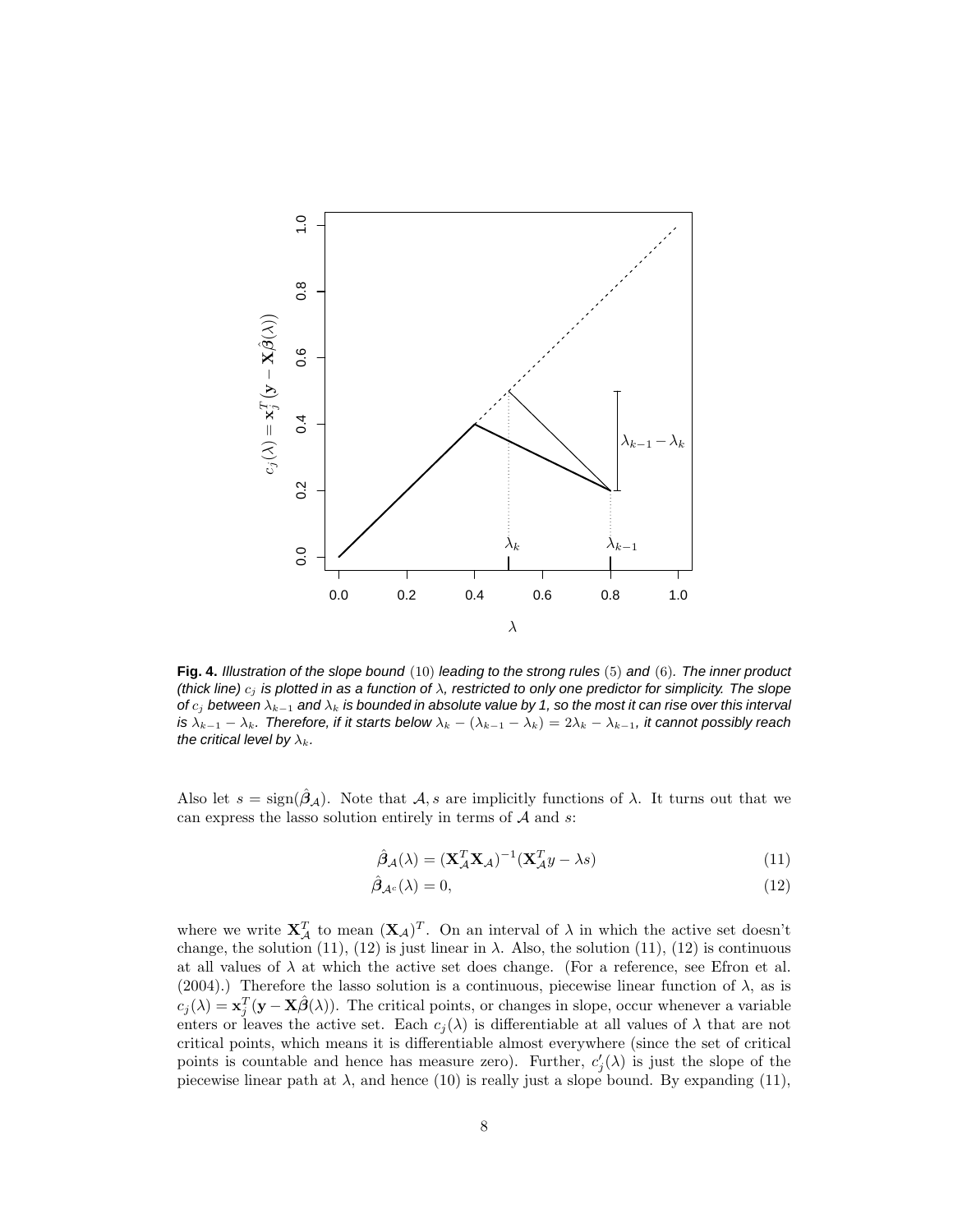(12) in the definition of  $c_i(\lambda)$ , it is not hard to see that the slope at  $\lambda$  is

$$
c'_{j}(\lambda) = \begin{cases} s_{j} & \text{for } j \in \mathcal{A} \\ \mathbf{x}_{j}^{T} \mathbf{X}_{\mathcal{A}} (\mathbf{X}_{\mathcal{A}}^{T} \mathbf{X}_{\mathcal{A}})^{-1} s & \text{for } j \notin \mathcal{A}. \end{cases}
$$
(13)

Therefore the slope condition  $|c_j'(\lambda)| \leq 1$  is satisfied for all active variables  $j \in \mathcal{A}$ . For inactive variables it can fail, but is unlikely to fail if the correlation between the variables in A and  $A<sup>c</sup>$  is small (thinking of standardized variables). From (13), we can rewrite the slope bound (10) as

$$
\|\mathbf{X}_{\mathcal{A}^c}^T \mathbf{X}_{\mathcal{A}} (\mathbf{X}_{\mathcal{A}}^T \mathbf{X}_{\mathcal{A}})^{-1} \text{sign}(\hat{\boldsymbol{\beta}}_{\mathcal{A}}(\lambda))\|_{\infty} \le 1 \quad \text{for all } \lambda.
$$
 (14)

In this form, the condition looks like the well-known "irrepresentable condition", which we discuss in the next section.

#### 2.3. Connection to the irrepresentable condition

A common condition appearing in work about model selection properties of lasso is the "irrepresentable condition" Zhao & Yu (2006), Wainwright (2009), Candes & Plan (2009), which is closely related to the concept of "mutual incoherence" Fuchs (2005), Tropp (2006), Meinhausen & Buhlmann (2006). If  $\mathcal T$  is the set of variables present in the true (underlying) linear model, that is

$$
\mathbf{y} = \mathbf{X}_{\mathcal{T}} \boldsymbol{\beta}_{\mathcal{T}} + \mathbf{z}
$$

where  $\beta_{\mathcal{T}} \in \mathbb{R}^{|\mathcal{T}|}$  is the true coefficient vector and  $\mathbf{z} \in \mathbb{R}^n$  is noise, then the irrepresentable condition is that

$$
\|\mathbf{X}_{\mathcal{T}^c}^T \mathbf{X}_{\mathcal{T}} (\mathbf{X}_{\mathcal{T}}^T \mathbf{X}_{\mathcal{T}})^{-1} \text{sign}(\boldsymbol{\beta}_{\mathcal{T}})\|_{\infty} \le 1 - \epsilon
$$
\n(15)

for some  $0 < \epsilon \leq 1$ .

The conditions (15) and (14) appear extremely similar, but a key difference between the two is that the former pertains to the true coefficients generating the data, while the latter pertains to those found by the lasso optimization problem. Because  $\mathcal T$  is associated with the true model, we can put a probability distribution on it and a probability distribution on sign( $\beta_{\mathcal{T}}$ ), and then show that with high probability, certain design matrices **X** satisfy (15). For example, Candes & Plan (2009) show that if  $|\mathcal{T}|$  is small,  $\mathcal T$  is drawn from the uniform distribution on  $|\mathcal{T}|$ -sized subsets of  $\{1,\ldots,p\}$ , and each entry of sign $(\beta_{\mathcal{T}})$  is equal to  $\pm 1$  with equal probability, then designs **X** with  $\max_{j\neq k} |\mathbf{x}_j^T \mathbf{x}_k| = O(1/\log p)$  satisfy the irrepresentable condition (15) with very high probability. Unfortunately the same types of arguments cannot be applied directly to (14). A distribution on  $\mathcal T$  and sign( $\beta_{\mathcal T}$ ) induces a different distribution on A and sign( $\hat{\beta}_A$ ), via the lasso optimization procedure. Even if the distributions of T and sign $(\beta_{\mathcal{T}})$  are very simple, the distributions of A and sign $(\beta_{\mathcal{A}})$  are likely to be complicated.

Under the same assumptions as those described above, and an additional assumption that the signal-to-noise ratio is high, Candes & Plan (2009) prove that for  $\lambda = 2\sqrt{2 \log p}$ the lasso solution satisfies

$$
\mathcal{A} = \mathcal{T} \quad \text{and} \quad \text{sign}(\hat{\beta}_\mathcal{A}) = \text{sign}(\beta_\mathcal{T})
$$

with high probability. In this event, conditions (14) and (15) identical; therefore the work of Candes & Plan (2009) proves that (14) also holds with high probability, under the stated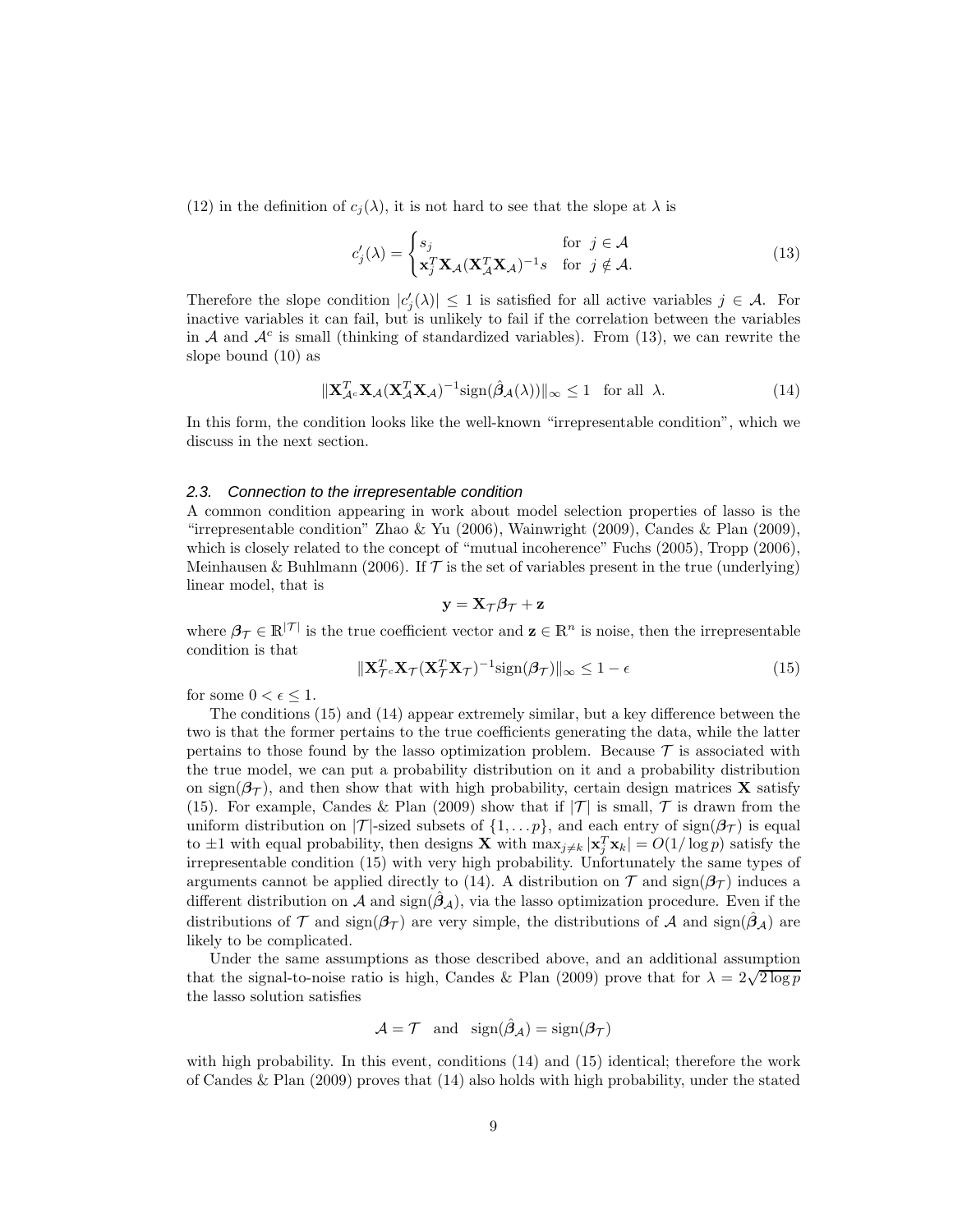assumptions and only when  $\lambda = 2\sqrt{2 \log p}$ . For our purposes, this is not incredibly useful because we want the slope bound to hold along the entire path, that is, for all  $\lambda$ . But still, it seems reasonable that confidence in (15) should translate to some amount of confidence in  $(14)$ . And luckily for us, we do not need the slope bound  $(14)$  to hold exactly or with any specified level of probability, because we are using it as a computational tool and revert to checking the KKT conditions when it fails.

## **3. Violations of the strong rules**

#### 3.1. A simple counterexample

Here we demonstrate a counterexample of both the slope bound (10) and the sequential strong rule (6). We chose  $N = 50$  and  $p = 30$ , with the entries of y and X drawn independently from a standard normal distribution. Then we centered  $y$  and the columns of  $X$ , and scaled the columns of **X** to have unit norm. As Figure 5 shows, for predictor  $j = 2$ , the slope of  $c_j(\lambda) = \mathbf{x}_j^T(\mathbf{y} - \mathbf{X}\hat{\boldsymbol{\beta}}(\lambda))$  is  $c'_j(\lambda) = -1.586$  for all  $\lambda \in [\lambda_2, \lambda_1]$ , where  $\lambda_2 = 0.0244$ ,  $\lambda_1 = 0.0259$ . Moreover, if we were to use the solution at  $\lambda_1$  to eliminate predictors for the fit at  $\lambda_2$ , then we would eliminate the 2nd predictor based on the bound (6). But this is clearly a problem, because the 2nd predictor enters the model at  $\lambda_2$ . By continuity, we can choose  $\lambda_2$  in an interval around 0.0244 and  $\lambda_1$  in an interval around 0.0259, and still break the sequential strong rule (6).

We believe that a counterexample of the basic strong rule (5) can also be constructed, but we have not yet found one. Such an example is somewhat more difficult to construct because it would require that the average slope exceed 1 from  $\lambda_{\text{max}}$  to  $\lambda$ , rather than exceeding 1 for short stretches of  $\lambda$  values.

#### 3.2. Numerical investigation of violations

We generated Gaussian data with  $N = 100$ , and the number predictors p varying over the set  $\{20, 50, 100, 500, 1000\}$ . The predictors had pairwise correlation 0.5. (With zero pairwise correlation,  $X^T X$  would be orthogonal in the population and hence "close to" orthogonal in the sample, making it easier for the strong rules to hold—see the next section. Therefore we chose pairwise correlation 0.5 in order to challenge the rules.) For each value of  $p$ , we chose one quarter variables uniformly at random, assigned them coefficient values equal to  $\pm 2$  with equal probability, and added Gaussian noise to the true signal to generate y. Then we standardized  $y$  and the columns of  $X$ . We ran the R package glmnet v1.5, which uses a path of 100 values of  $\lambda$  spanning the entire operating range, equally spaced on a log scale. This was used to determine the exact solutions, and then we recorded the number of violations of the sequential strong rule.

Figure 6 shows the results averaged over 100 draws of the simulated data. We plot the percent variance explained on the x-axis (instead of  $\lambda$ , since the former is more meaningful), and the total number of violations (out of  $p$  predictors) the y-axis. We see that violations are quite rare, in general never averaging more than 0.3 erroneously discarded predictors! They are more common at the unregularized (small  $\lambda$ ) end of the path and also tend to occur when p is fairly close to N.§ When  $p \gg N$  ( $p = 500$  or 1000 here), there were no violations in any of 100 the simulated data sets. It is perhaps not surprisingly, then, that

<sup>§</sup>When  $p = N$ , the model is able to produce a saturated fit, but only "just". So for this scenario, the coefficient paths are somewhat erratic near the end of the path.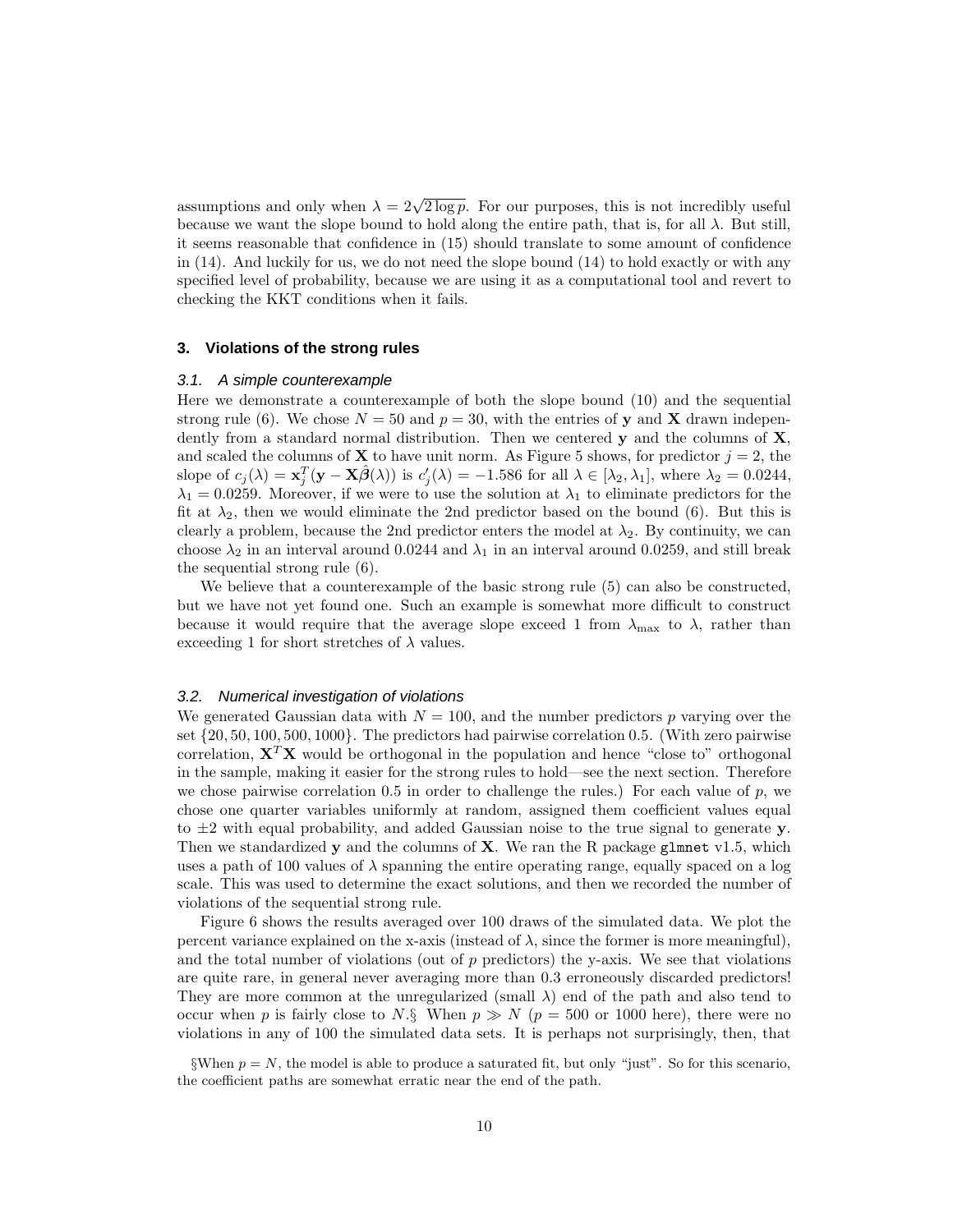

**Fig. 5.** Example of a violation of the slope bound (10), which breaks the sequential strong rule (6). The entries of y and X were generated as independent, standard normal random variables with  $N = 50$  and  $p = 30$ . (Hence there is no underlying signal.) The lines with slopes  $\pm \lambda$  are the envelopes of maximal inner products achieved by predictors in the model for each  $\lambda$ . For clarity we only show a short stretch of the solution path. The dashed vertical line is drawn at  $\lambda_1$ , and we are considering the the solution at a new value  $\lambda_2 < \lambda_1$ , the dotted vertical line to its left. The dotted horizontal line is the bound (6). In the top right part of the plot, the inner product path for the predictor  $j = 2$  and starts below the bound, but enters the model at  $\lambda_2$ . The slope of path for predictor 2 between  $\lambda_1$  and  $\lambda_2$  is -1.586. A broken line of slope -1 is drawn beside it for reference. The plot contains other examples of large slopes leading to rule violations, for example, around  $\lambda = 0.007$ .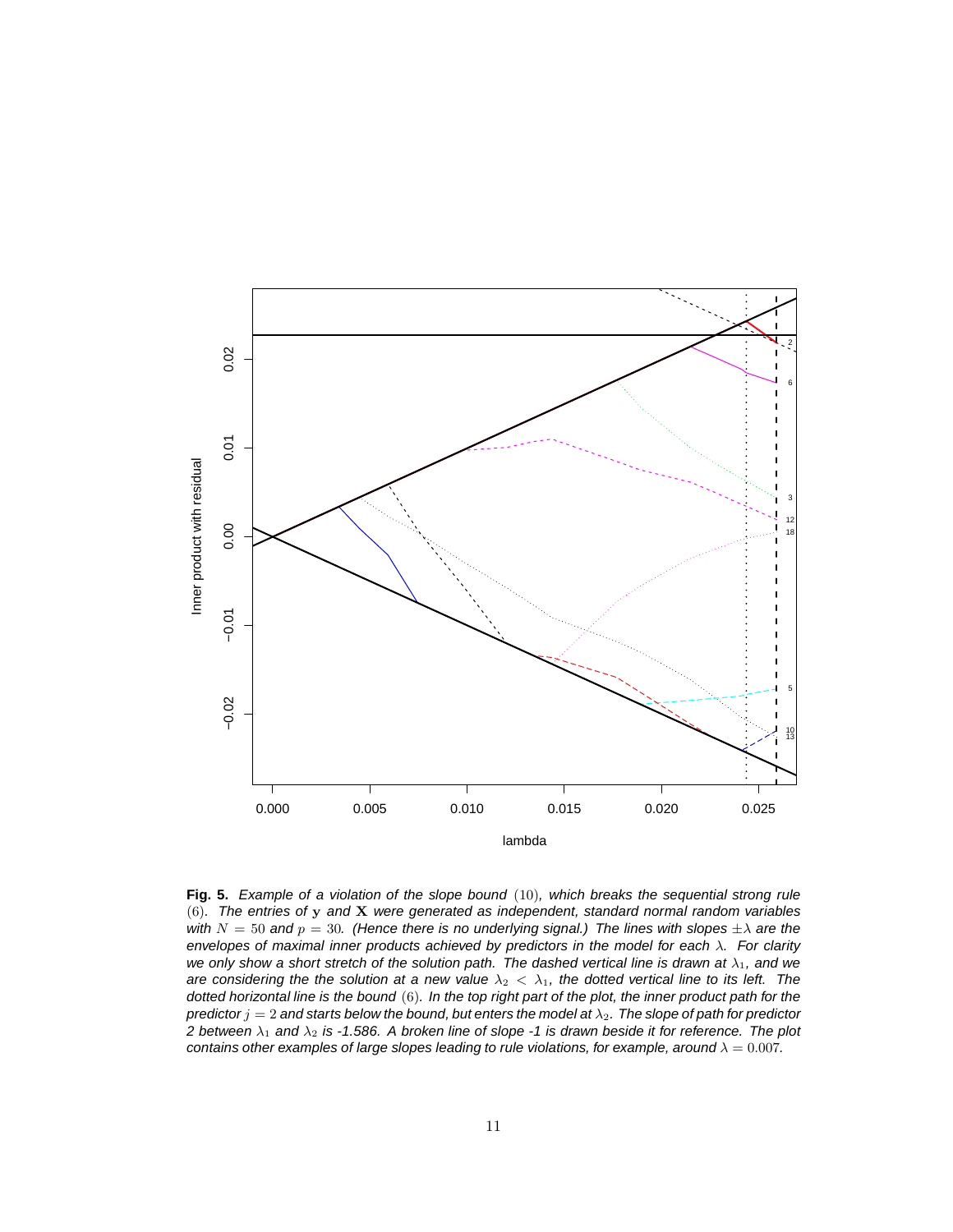



Fig. 6. Total number of violations (out of p predictors) of the sequential strong rule, for simulated data with  $N = 100$  and different values of p. A sequence of models is fit, over 100 decreasing values of  $\lambda$  as we move from left to right. The features are drawn from a Gaussian distribution with pairwise correlation 0.5. The results are averages over 100 draws of the simulated data.

In Table 1 we applied the strong rules to three large datasets from the UCI machine learning repository, and a standard microarray dataset. As before, we applied glmnet along a path of about 100 values of  $\lambda$  values. There were no violations of the rule in any of the solution paths, and a large fraction of the predictors were successfully discarded. We investigate the computational savings that result from the strong rule in Section 7.

#### 3.3. A sufficient condition for the slope bound

Tibshirani & Taylor (2011) prove a general result that can be used to give the following sufficient condition for the unit slope bound (10). Under this condition, both basic and sequential strong rules will never discard active predictors. Recall that an  $m \times m$  matrix **A** is diagonally dominant if  $|A_{ii}| \ge \sum_{j \ne i} |A_{ij}|$  for all  $i = 1, \ldots m$ . Their result gives us the following:

THEOREM 1. Suppose that **X** has full column rank, that is,  $rank(X) = p$ . If

$$
(\mathbf{X}^T \mathbf{X})^{-1}
$$
 is diagonally dominant, (16)

then the slope bound  $(10)$  holds, and hence the strong rules  $(5)$ ,  $(6)$  never produce violations.

PROOF. Tibshirani & Taylor (2011) consider a problem

$$
\hat{\alpha} = \underset{\alpha \in \mathbb{R}^n}{\operatorname{argmin}} \ \frac{1}{2} ||\mathbf{y} - \alpha||_2^2 + \lambda ||\mathbf{D}\alpha||_1,\tag{17}
$$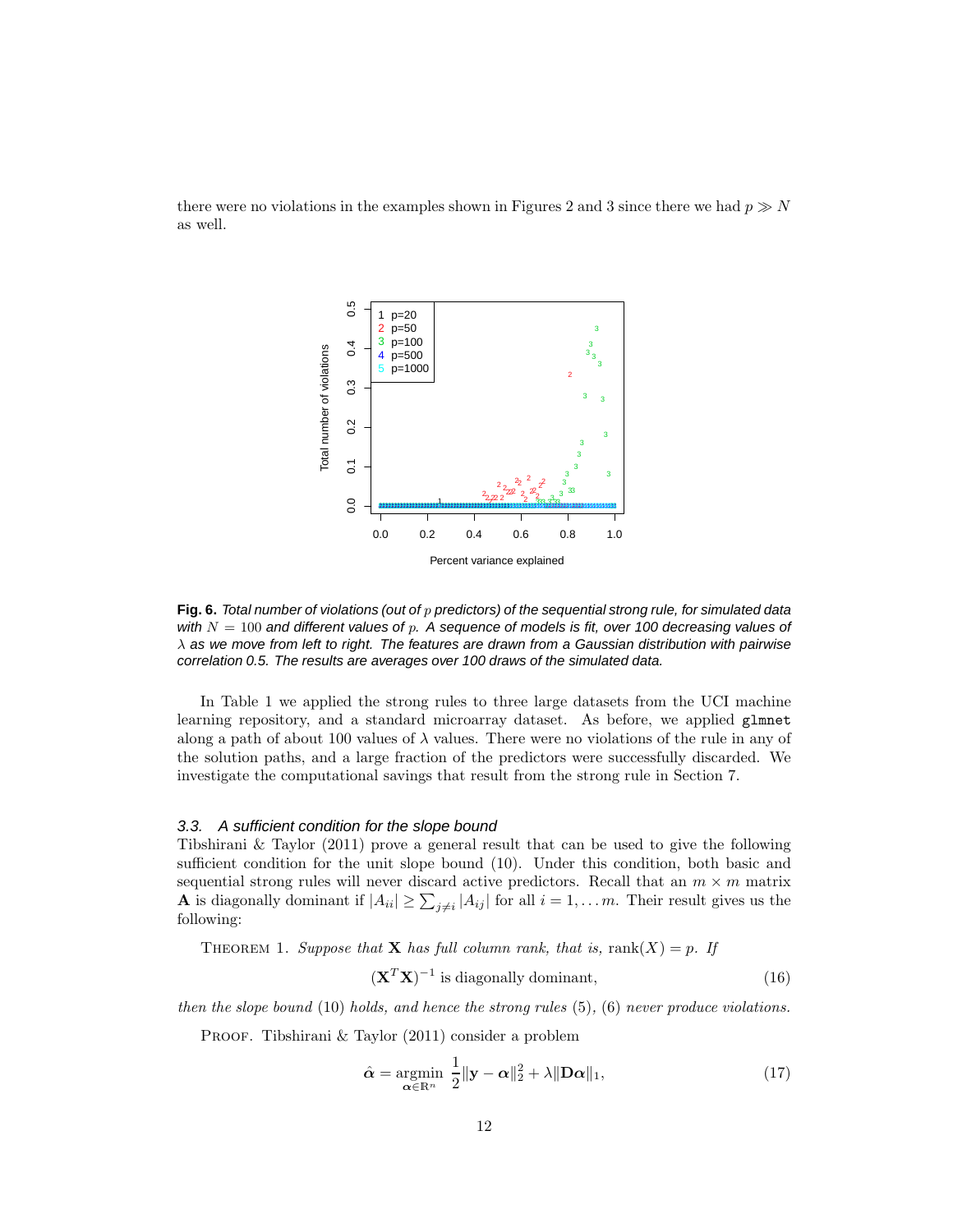where **D** is a general  $m \times n$  penalty matrix. They derive the dual problem corresponding to (17), which has a dual solution  $\hat{\mathbf{u}}(\lambda)$  relating to the primal solution  $\hat{\alpha}(\lambda)$  by

$$
\hat{\boldsymbol{\alpha}}(\lambda) = \mathbf{y} - \mathbf{D}^T \hat{\mathbf{u}}(\lambda).
$$

In the proof of their "boundary lemma", Lemma 1, they show that if  $DD<sup>T</sup>$  is diagonally dominant, then the dual solution satisfies

$$
|\hat{u}_j(\lambda) - \hat{u}_j(\tilde{\lambda})| \le |\lambda - \tilde{\lambda}| \quad \text{for any } \lambda, \tilde{\lambda} \text{ and } j = 1, \dots m. \tag{18}
$$

Now we show that when rank( $X$ ) = p, we can transform the lasso problem (1) into a problem of the form (17), and apply this lemma to get the desired result. First, we let  $\alpha = X\beta$  and  $D = (X^T X)^{-1} X^T$ . Then the lasso problem (1) can be solved by instead solving

$$
\hat{\alpha} = \underset{\alpha \in \mathbb{R}^n}{\operatorname{argmin}} \ \frac{1}{2} \|\mathbf{y} - \alpha\|_2^2 + \lambda \|\mathbf{D}\alpha\|_1 \ \text{subject to} \ \alpha \in \text{col}(\mathbf{X}), \tag{19}
$$

and taking  $\hat{\beta} = (\mathbf{X}^T \mathbf{X})^{-1} \mathbf{X}^T \hat{\boldsymbol{\alpha}}$ . For the original lasso problem (1), we may assume without a loss of a generality that  $y \in col(X)$ , because otherwise we can replace y by y', its projection onto col(**X**), and the loss term decouples:  $\|\mathbf{y} - \mathbf{X}\boldsymbol{\beta}\|_2^2 = \|\mathbf{y} - \mathbf{y}'\|_2^2 + \|\mathbf{y}' - \mathbf{X}\boldsymbol{\beta}\|_2^2$ . Therefore we can drop the constraint  $\alpha \in col(X)$  in (19), because by writing  $\alpha = \alpha' + \alpha''$ for  $\alpha' \in col(X)$  and  $\alpha'' \perp col(X)$ , we see that the loss term is minimized when  $\alpha'' = 0$ and the penalty term is unaffected by  $\alpha''$ , as  $\mathbf{D}\alpha'' = (\mathbf{X}^T\mathbf{X})^{-1}\mathbf{X}^T\alpha'' = 0$ . Hence we have shown that the lasso problem (1) can be solved by solving (17) with  $\mathbf{D} = (\mathbf{X}^T \mathbf{X})^{-1} \mathbf{X}^T$  (and taking  $\hat{\boldsymbol{\beta}} = (\mathbf{X}^T \mathbf{X})^{-1} \mathbf{X}^T \hat{\boldsymbol{\alpha}}$ .

Now, the solution  $\hat{\mathbf{u}}(\lambda)$  of the dual problem corresponding to (17) satisfies

$$
\hat{\alpha}(\lambda) = \mathbf{y} - \mathbf{X} (\mathbf{X}^T \mathbf{X})^{-1} \hat{\mathbf{u}}(\lambda),
$$

and so

$$
\hat{\mathbf{u}}(\lambda) = \mathbf{X}^T(\mathbf{y} - \hat{\boldsymbol{\alpha}}) = \mathbf{X}^T(\mathbf{y} - \mathbf{X}\hat{\boldsymbol{\beta}}(\lambda)).
$$

Thus we have exactly  $\hat{u}_i(\lambda) = c_i(\lambda)$  for  $j = 1, \ldots p$ , and applying the boundary lemma (18) completes the proof.

We note a similarity between condition (16) and the positive cone condition used in Efron et al.  $(2004)$ . It is not difficult to see that the positive cone condition implies  $(16)$ , and actually (16) is easier to verify because it doesn't require looking at every possible subset of columns.

A simple model in which diagonal dominance holds is when the columns of X are orthonormal, because then  $X^T X = I$ . But the diagonal dominance condition (16) certainly holds outside of the orthonormal design case. We finish this section by giving two such examples below.

• *Equi-correlation model.* Suppose that  $\|\mathbf{x}_j\|_2 = 1$  for all  $j = 1, \ldots, p$ , and  $\mathbf{x}_j^T \mathbf{x}_k = \tau$  for all  $j \neq k$ . Then the inverse of  $X^T X$  is

$$
(\mathbf{X}^T \mathbf{X})^{-1} = \frac{1}{1 - \tau} \left( \mathbf{I} - \frac{\tau}{1 + \tau (p - 1)} \mathbf{1} \mathbf{1}^T \right)
$$

where  $\mathbf{1} \in \mathbb{R}^p$  is the vector of all ones. This is diagonally dominant as along as  $\tau \geq 0$ .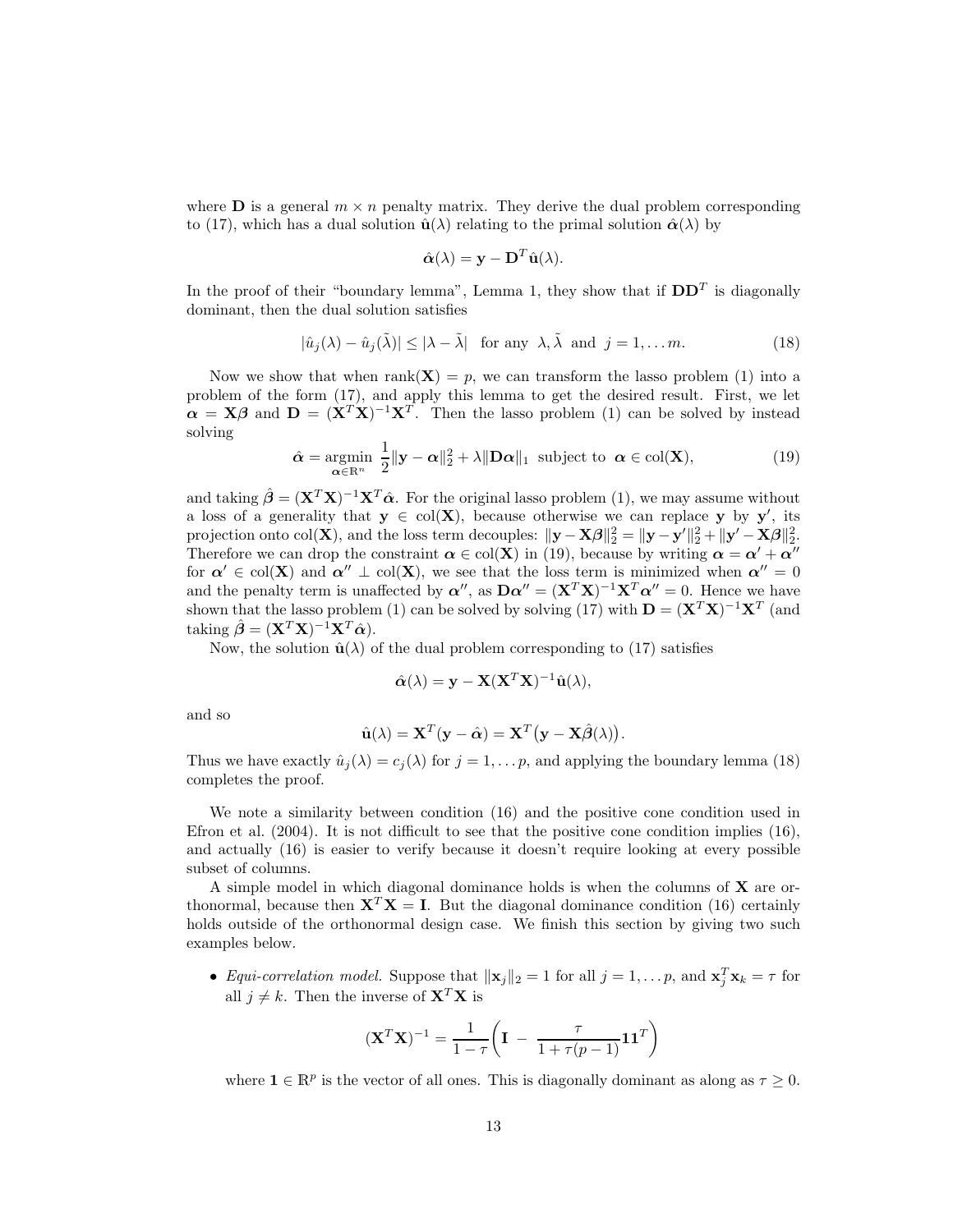• Haar basis model. Suppose that

$$
\mathbf{X} = \begin{pmatrix} 1 & 0 & \dots & 0 \\ 1 & 1 & \dots & 0 \\ \vdots & & & \\ 1 & 1 & \dots & 1 \end{pmatrix}, \tag{20}
$$

the lower triangular matrix of ones. Then  $(X^T X)^{-1}$  is diagonally dominant. This arises, for example, in the one-dimensional fused lasso where we solve

$$
\underset{\beta \in \mathbb{R}^n}{\text{argmin}} \ \frac{1}{2} \sum_{i=1}^N (y_i - \beta_i)^2 + \lambda \sum_{i=2}^N |\beta_i - \beta_{i-1}|.
$$

If we transform this problem to the parameters  $\alpha_1 = 1, \alpha_i = \beta_i - \beta_{i-1}$  for  $i = 2, \ldots N$ , then we get a lasso with design  $X$  as in (20).

## **4. Strong rules for the elastic net**

In the elastic net (Zou & Hastie (2005)) we solve the problem  $\P$ 

$$
\hat{\boldsymbol{\beta}} = \underset{\boldsymbol{\beta} \in \mathbb{R}^p}{\text{argmin}} \ \frac{1}{2} ||\mathbf{y} - \mathbf{X}\boldsymbol{\beta}||_2^2 + \lambda_1 ||\boldsymbol{\beta}||_1 + \frac{1}{2}\lambda_2 ||\boldsymbol{\beta}||_2^2.
$$
 (21)

Letting

$$
\tilde{\mathbf{X}} = \begin{pmatrix} \mathbf{X} \\ \sqrt{\lambda_2} \cdot \mathbf{I} \end{pmatrix}, \ \ \tilde{\mathbf{y}} = \begin{pmatrix} \mathbf{y} \\ 0 \end{pmatrix},
$$

we can rewrite (21) as

$$
\hat{\boldsymbol{\beta}} = \underset{\boldsymbol{\beta} \in \mathbb{R}^p}{\operatorname{argmin}} \ \frac{1}{2} \|\tilde{\mathbf{y}} - \tilde{\mathbf{X}}\boldsymbol{\beta}\|_2^2 + \lambda_1 \|\boldsymbol{\beta}\|_1. \tag{22}
$$

In this (standard lasso) form we can apply SAFE and strong rules to discard predictors. Notice  $|\tilde{\mathbf{x}}_j^T \tilde{\mathbf{y}}| = |\mathbf{x}_j^T \mathbf{y}|, ||\tilde{\mathbf{x}}_j||_2 = \sqrt{\|\mathbf{x}_j\|_2^2 + \lambda_2}, ||\tilde{\mathbf{y}}||_2 = \|\mathbf{y}\|_2$ . Hence the basic SAFE rule for discarding predictor  $j$  is

$$
|\mathbf{x}_j^T \mathbf{y}| < \lambda_1 - \|\mathbf{y}\|_2 \cdot \sqrt{\|\mathbf{x}_j\|_2^2 + \lambda_2} \cdot \frac{\lambda_{1,\max} - \lambda_1}{\lambda_{1,\max}}
$$

The glmnet package uses the parametrization  $(\alpha \lambda, (1 - \alpha) \lambda)$  instead of  $(\lambda_1, \lambda_2)$ . With this parametrization the basic SAFE rule has the form

$$
|\mathbf{x}_j^T \mathbf{y}| < \alpha \lambda - \|\mathbf{y}\|_2 \cdot \sqrt{\|\mathbf{x}_j\|^2 + (1 - \alpha)\lambda} \cdot \frac{\lambda_{\max} - \lambda}{\lambda_{\max}}.
$$
 (23)

The strong screening rules have a simple form under the glmnet parametrization for the elastic net. The basic strong rule for discarding predictor  $j$  is

$$
|\mathbf{x}_j^T \mathbf{y}| < \alpha(2\lambda - \lambda_{\text{max}}),\tag{24}
$$

.

¶This is the original form of the "naive" elastic net proposed in Zou & Hastie (2005), with additional the factors of 1/2, just for notational convenience.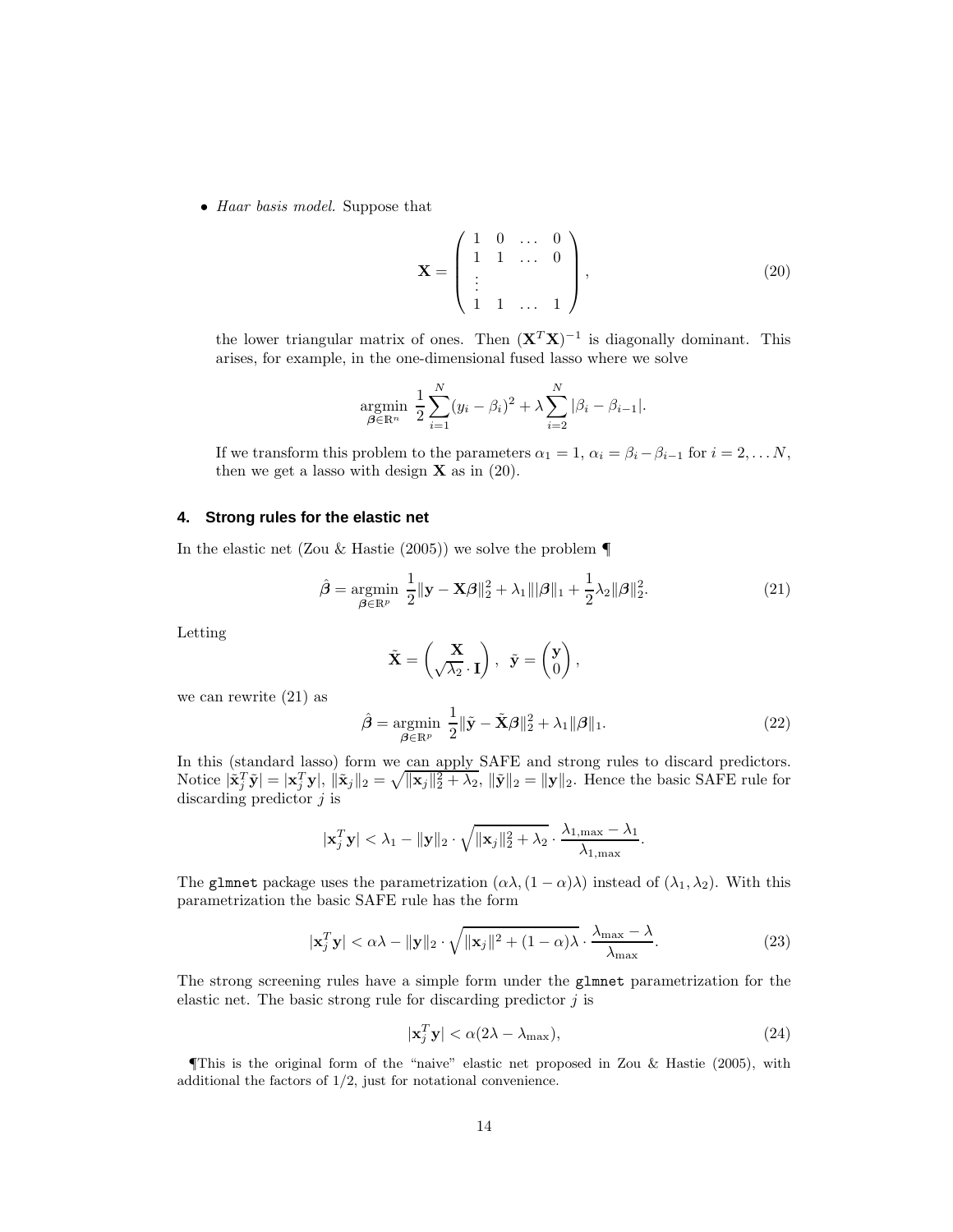while the sequential strong rule is

$$
\left|\mathbf{x}_{j}^{T}\left(\mathbf{y}-\mathbf{X}\hat{\beta}(\lambda_{k-1})\right)\right|<\alpha(2\lambda_{k}-\lambda_{k-1}).
$$
\n(25)

Figure 7 shows results for the elastic net with standard independent Gaussian data with  $N = 100, p = 1000$ , for three values of  $\alpha$ . There were no violations in any of these figures, that is, no predictor was discarded that had a nonzero coefficient at the actual solution. Again we see that the strong sequential rule performs extremely well, leaving only a small number of excess predictors at each stage.



**Fig. 7.** Elastic net: results for the different screening rules (23), (24), (25) for three different values of the mixing parameter  $\alpha$ . In the plots, we are fitting along a path of decreasing  $\lambda$  values and the plots show the number of predictors left after screening at each stage. The proportion of variance explained by the model is shown along the top of the plot. There were no violations of any of the rules in the 3 scenarios.

#### **5. Strong rules for logistic regression**

In this setting, we have a binary response  $y_i \in \{0, 1\}$  and we assume the logistic model

$$
Pr(Y = 1|x) = p(\beta_0, \beta) = 1/(1 + exp(-\beta_0 - x^T \beta)).
$$

Letting  $p_i = \Pr(Y = 1 | x_i)$ , we seek the coefficient vector  $\hat{\beta}$  that minimizes the penalized (negative) log-likelihood,

$$
\hat{\beta}_0, \hat{\boldsymbol{\beta}} = \underset{\beta_0 \in \mathbb{R}, \boldsymbol{\beta} \in \mathbb{R}^p}{\text{argmin}} - \sum_{i=1^n} (y_i \log p_i + (1 - y_i) \log(1 - p_i)) + \lambda ||\boldsymbol{\beta}||_1. \tag{26}
$$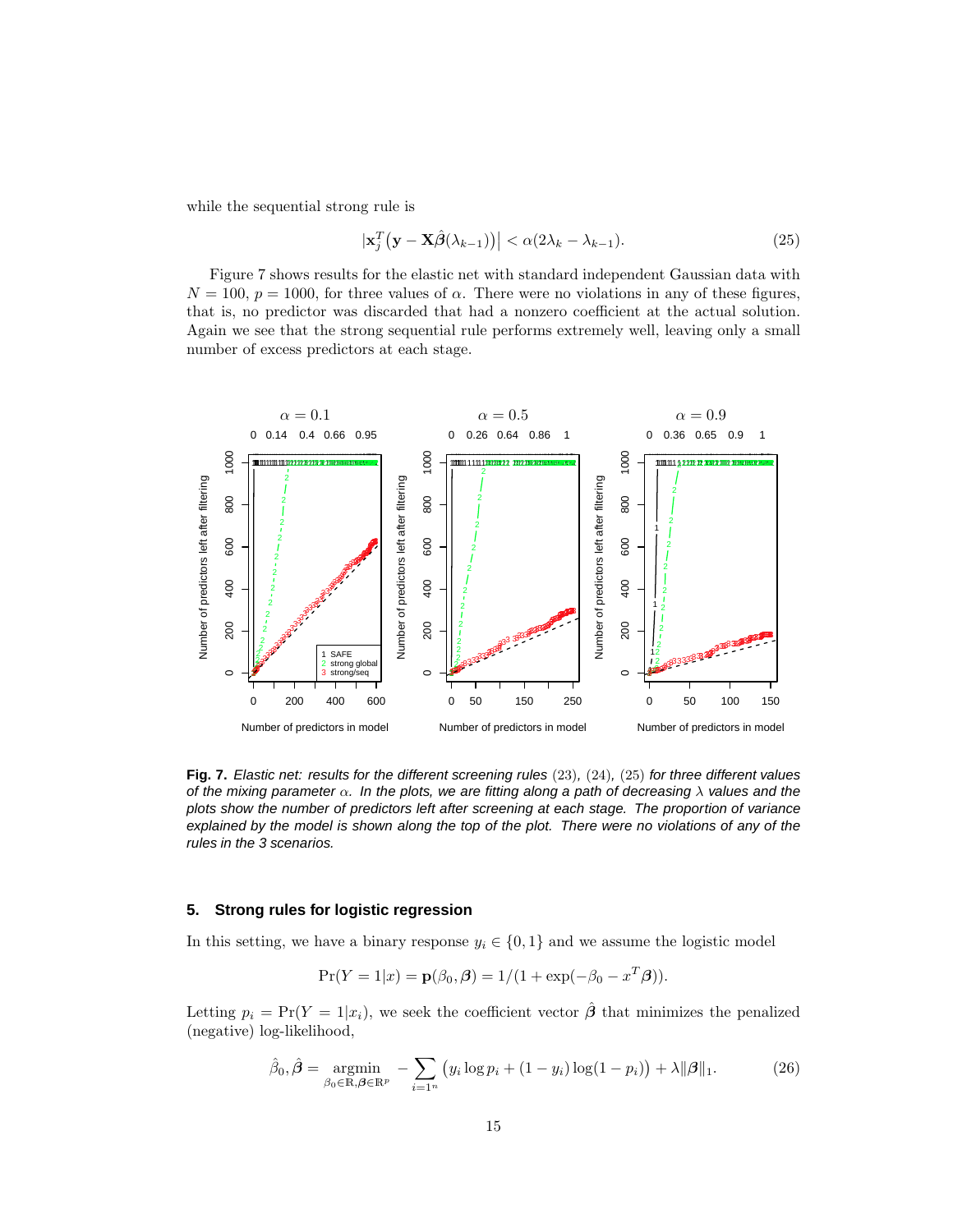(We typically do not penalize the intercept  $\hat{\beta}_0$ .) El Ghaoui et al. (2010) derive a SAFE rule for discarding predictors in this problem, based on the inner products between y and each predictor, and derived using similar arguments to those given in the Gaussian case.

Here we investigate the analogue of the strong rules (5) and (6). The KKT conditions for problem (26) are

$$
\mathbf{x}_j^T(\mathbf{y} - \mathbf{p}(\hat{\beta}_0, \hat{\boldsymbol{\beta}})) = \lambda \gamma_j \quad \text{for} \quad j = 1, \dots p,
$$
 (27)

where  $\gamma_i$  is the jth component of the subgradient of  $\|\hat{\beta}\|_1$ , the same as in (9). Immediately we can see the similarity between (8) and (9). Now we define  $c_j(\lambda) = \mathbf{x}_j^T(\mathbf{y} - \mathbf{p}(\hat{\boldsymbol{\beta}}(\lambda)))$ , and again we assume  $(10)$ . This leads to the basic strong rule, which discards predictor j if

$$
|\mathbf{x}_j^T(\mathbf{y} - \bar{\mathbf{p}})| < 2\lambda - \lambda_{\max},
$$
\n(28)

where  $\bar{\mathbf{p}} = \mathbf{1}\bar{y}$  and  $\lambda_{\max} = \max_i |\mathbf{x}_i^T(\mathbf{y} - \bar{\mathbf{p}})|$ . It also leads to the sequential strong rule, which starts with the fit  $\mathbf{p}(\hat{\beta}_0(\lambda_{k-1}), \hat{\boldsymbol{\beta}}(\lambda_{k-1}))$  at  $\lambda_{k-1}$ , and discards predictor j if

$$
\left| \mathbf{x}_j^T \left( \mathbf{y} - \mathbf{p}(\hat{\beta}_0(\lambda_{k-1}), \hat{\boldsymbol{\beta}}(\lambda_{k-1})) \right) \right| < 2\lambda - \lambda_0.
$$
 (29)

Figure 8 shows the result of applying these rules to the newsgroup document classification problem (Lang 1995). We used the training set cultured from these data by Koh et al. (2007). The response is binary, and indicates a subclass of topics; the predictors are binary, and indicate the presence of particular tri-gram sequences. The predictor matrix has 0.05% nonzero values. Results are shown for the basic strong rule (28) and the sequential strong rule (29). We were unable to compute the basic SAFE rule for penalized logistic regression for this example, as this had a very long computation time, using our R language implementation. But in smaller examples it performed much like the basic SAFE rule in the Gaussian case. Again we see that the sequential strong rule (29), after computing the inner product of the residuals with all predictors at each stage, allows us to discard the vast majority of the predictors before fitting. There were no violations of either rule in this example.

Some approaches to penalized logistic regression such as the glmnet package use a weighted least squares iteration within a Newton step. For these algorithms, an alternative approach to discarding predictors would be to apply one of the Gaussian rules within the weighted least squares iteration. However we have found rule (29) to be more effective for glmnet.

Finally, it is interesting to note a connection to the work of Wu et al. (2009). These authors used  $|\mathbf{x}_j^T(\mathbf{y}-\bar{\mathbf{p}})|$  to screen predictors (SNPs) in genome-wide association studies, where the number of variables can exceed a million. Since they only anticipated models with say  $k \leq 15$  terms, they selected a small multiple, say  $10k$ , of SNPs and computed the lasso solution path to  $k$  terms. All the screened SNPs could then be checked for violations to verify that the solution found was global.

## **6. Strong rules for general problems**

Suppose that we are interested in a convex problem of the form

$$
\hat{\boldsymbol{\beta}} = \underset{\boldsymbol{\beta}}{\text{argmin}} \ f(\boldsymbol{\beta}) + \lambda \sum_{j=1}^{r} c_j \|\boldsymbol{\beta}_j\|_{p_j}.
$$
 (30)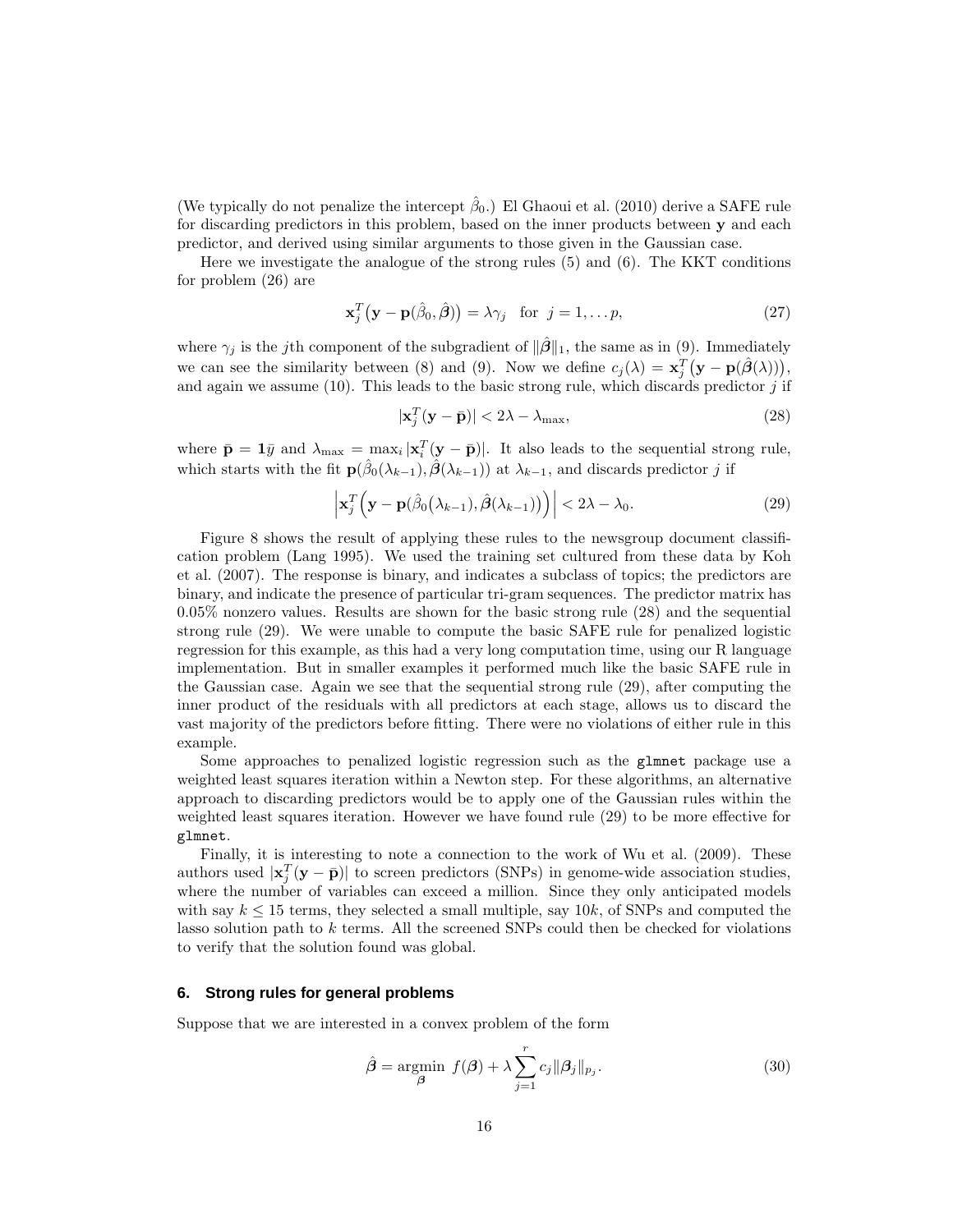#### **Newsgroup data**



**Fig. 8.** Penalized logistic regression: results for newsgroup example, using the basic strong rule (28) the strong sequential strong rule (29). The broken curve is the 1-1 line, drawn on the log scale.

Here f is a convex and differentiable function, and  $\beta = (\beta_1, \beta_2, \dots, \beta_r)$  with each  $\beta_j$  being a scalar or a vector. Also  $\lambda \geq 0$ , and  $c_j \geq 0$ ,  $p_j \geq 1$  for each  $j = 1, \ldots r$ . The KKT conditions for problem (30) are

$$
-\nabla_j f(\hat{\boldsymbol{\beta}}) = \lambda c_j \boldsymbol{\theta}_j \quad \text{for } j = 1, \dots r,
$$
\n(31)

where  $\nabla_j f(\hat{\boldsymbol{\beta}}) = (\partial f(\hat{\boldsymbol{\beta}})/\partial \boldsymbol{\beta}_{j_1}, \dots \partial f(\hat{\boldsymbol{\beta}})/\partial \boldsymbol{\beta}_{j_m})$  if  $\boldsymbol{\beta}_j = (\beta_{j_1}, \dots \beta_{j_m})$  (and is simply the jth partial derivative if  $\beta_j$  is a scalar). Above,  $\theta_j$  is a subgradient of  $\|\hat{\beta}_j\|_{p_j}$ , and satisfies  $\|\theta_j\|_{q_j} \leq 1$ , where  $1/p_j + 1/q_j = 1$ . In other words,  $\|\cdot\|_{p_j}$  and  $\|\cdot\|_{q_j}$  are dual norms. Furthermore,  $\|\boldsymbol{\theta}_j\|_{q_j} < 1$  implies that  $\hat{\beta}_j = 0$ .

The strong rules can be derived by starting with the assumption that each  $\nabla_j f(\beta(\lambda))$ is a Lipschitz function of  $\lambda$  with respect to the  $\ell_{q_i}$  norm, that is,

$$
\left\|\nabla_j f(\hat{\boldsymbol{\beta}}(\lambda)) - \nabla_j f(\hat{\boldsymbol{\beta}}(\tilde{\lambda}))\right\|_{q_j} \le c_j |\lambda - \tilde{\lambda}| \text{ for any } \lambda, \tilde{\lambda} \text{ and } j = 1, \dots r. \tag{32}
$$

Now the sequential strong rule can be derived just as before: suppose that we know the solution  $\beta(\lambda_{k-1})$  at  $\lambda_{k-1}$ , and are interested in discarding predictors for the optimization problem (30) at  $\lambda_k < \lambda_{k-1}$ . Observe that for each j, by the triangle inequality,

$$
\|\nabla_j f(\hat{\beta}(\lambda_k))\|_{q_j} \le \|\nabla_j f(\hat{\beta}(\lambda_{k-1}))\|_{q_j} + \|\nabla_j f(\hat{\beta}(\lambda_k)) - \nabla_j f(\hat{\beta}(\lambda_{k-1}))\|_{q_j} \n< |\nabla_j f(\hat{\beta}(\lambda_{k-1}))\|_{q_j} + c_j(\lambda_{k-1} - \lambda_k),
$$
\n(33)

the second line following from the assumption (32). The sequential strong rule for discarding predictor  $j$  is therefore

$$
\left\|\nabla_j f\left(\hat{\boldsymbol{\beta}}(\lambda_{k-1})\right)\right\|_{q_j} < c_j(2\lambda_k - \lambda_{k-1}).\tag{34}
$$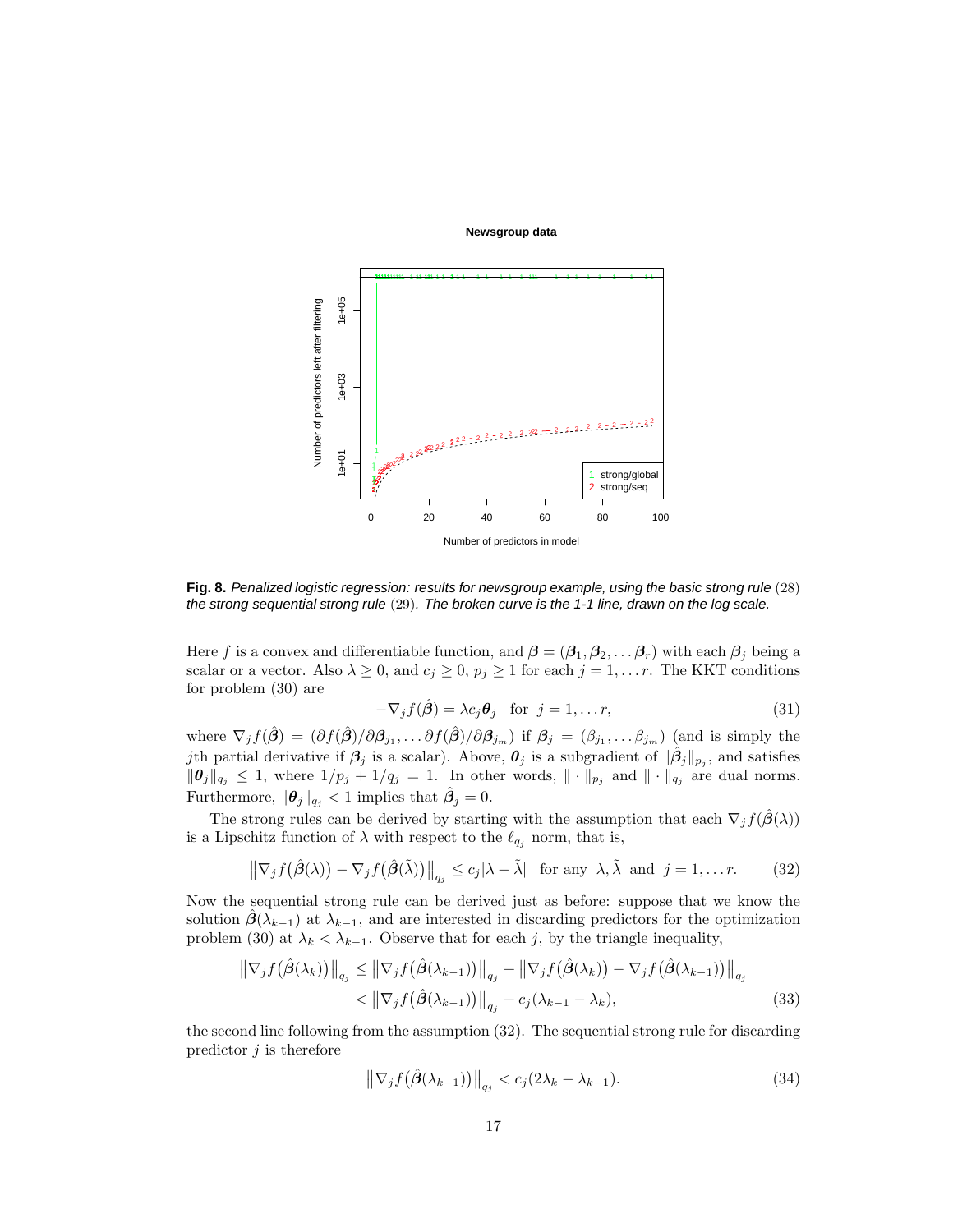Why? Using (33), the above inequality implies that

$$
\left\|\nabla_j f\big(\hat{\boldsymbol{\beta}}(\lambda_k)\big)\right\|_{q_j} < c_j(2\lambda_k - \lambda_{k-1}) + c_j(\lambda_{k-1} - \lambda_k) = c_j\lambda_k,
$$

hence  $\|\theta_j\|_{q_j} < 1$ , and  $\hat{\beta}_j = 0$ . The basic strong rule follows from (34) by taking  $\lambda_{k-1} =$  $\lambda_{\max} = \max_i \{||\nabla_i f(0)||_{q_i}/c_i\}$ , the smallest value of the tuning parameter for which the solution is exactly zero.

The rule (34) has many potential applications. For example, in the graphical lasso for sparse inverse covariance estimation (Friedman et al. 2007), we observe N multivariate normal observations of dimension p, with mean 0 and covariance  $\Sigma$ . Let S be the observed empirical covariance matrix, and  $\Theta = \Sigma^{-1}$ . The problem is to minimize the penalized (negative) log-likelihood over nonnegative definite matrices Θ,

$$
\hat{\Theta} = \underset{\Theta \succeq 0}{\operatorname{argmin}} - \log \det \Theta + \operatorname{tr}(\mathbf{S}\Theta) + \lambda \|\Theta\|_1. \tag{35}
$$

The penalty  $\|\Theta\|_1$  sums the absolute values of the entries of  $\Theta$ ; we assume that the diagonal is not penalized. The KKT conditions for (35) can be written in matrix form as

$$
\hat{\Sigma} - S = \lambda \Gamma, \tag{36}
$$

where  $\Gamma_{ij}$  is the  $(i, j)$ th component of the subgradient of  $\|\hat{\Theta}\|_1$ . Depending on how we choose to make (36) fit into the general KKT conditions framework (31), we can obtain different sequential strong rules from (34). For example, by treating everything elementwise we obtain the rule:  $|S_{ij} - \hat{\Sigma}_{ij}(\lambda_{k-1})| < 2\lambda_k - \lambda_{k-1}$ , and this would be useful for an optimization method that operates elementwise. However, the graphical lasso algorithm proceeds in a blockwise fashion, optimizing over one whole row and column at a time. In this case, it is more effective to discard entire rows and columns at once. For a row i, let  $s_{12}$ ,  $\sigma_{12}$ , and  $\Gamma_{12}$  denote  $\mathbf{S}_{i,-i}$ ,  $\Sigma_{i,-i}$ , and  $\Gamma_{i,-i}$ , respectively. Then the KKT conditions for one row can be written as

$$
\boldsymbol{\sigma}_{12} - \mathbf{s}_{12} = \lambda \boldsymbol{\Gamma}_{12}.
$$
\n(37)

Now given two values  $\lambda_k < \lambda_{k-1}$ , and the solution  $\hat{\Sigma}(\lambda_{k-1})$  at  $\lambda_{k-1}$ , we have the sequential strong rule

$$
\|\hat{\sigma}_{12}(\lambda_{k-1}) - \mathbf{s}_{12}\|_{\infty} < 2\lambda_k - \lambda_{k-1}.\tag{38}
$$

If this rule is satisfied, then we discard the entire ith row and column of  $\Theta$ , and hence set them to zero (but retain the ith diagonal element). Figure 9 shows an example with  $N = 100, p = 300$ , and standard independent Gaussian variates. No violations of the rule occurred.

A better screening rule for the graphical lasso was found by Witten & Friedman (2011), after this article was completed. It has the simple form

$$
||s_{12}||_{\infty} < \lambda. \tag{39}
$$

In other words, we discard a row and column if all elements in that row and column are less than  $\lambda$ . This simple rule is safe: it never discards predictors erroneously.

As another example, the group lasso (Yuan & Lin 2007) solves the optimization problem

$$
\hat{\boldsymbol{\beta}} = \underset{\boldsymbol{\beta} \in \mathbb{R}^p}{\operatorname{argmin}} \ \frac{1}{2} \left\| \mathbf{y} - \sum_{g=1}^G \mathbf{X}_g \boldsymbol{\beta}_g \right\|_2^2 + \lambda \sum_{g=1}^G \sqrt{n_g} \|\boldsymbol{\beta}_g\|_2, \tag{40}
$$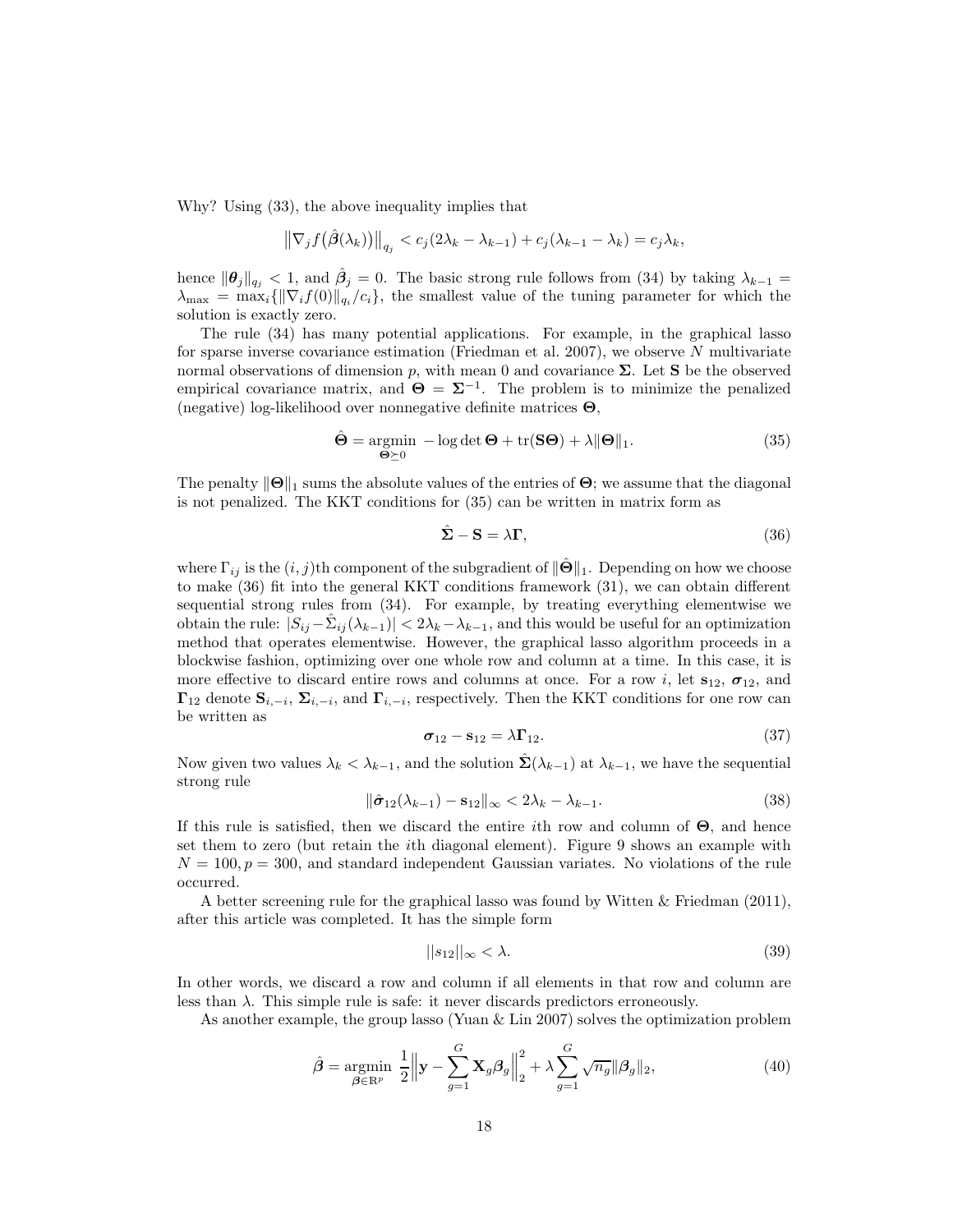

**Fig. 9.** Graphical lasso: results for applying the basic and sequential strong rules (38). A broken line with unit slope is added for reference.

where  $\mathbf{X}_g$  is the  $N \times n_g$  data matrix for the gth group. The KKT conditions for (40) are

$$
\mathbf{X}_g^T\left(\mathbf{y}-\sum_{\ell=1}^G\mathbf{X}_{\ell}\hat{\boldsymbol{\beta}}_{\ell}\right)=\lambda\sqrt{n_g}\boldsymbol{\theta}_g \text{ for } g=1,2,\ldots G,
$$

where  $\theta_g$  is a subgradient of  $\|\hat{\beta}_g\|_2$ . Hence, given the solution  $\hat{\beta}(\lambda_{k-1})$  at  $\lambda_{k-1}$ , and considering a tuning parameter value  $\lambda_k < \lambda_{k-1}$ , the sequential strong rule discards the gth group of coefficients entirely (that is, it sets  $\hat{\beta}_g(\lambda_k) = 0$ ) if

$$
\left\| \mathbf{X}_{g}^{T} \left( \mathbf{y} - \sum_{\ell=1}^{G} \mathbf{X}_{\ell} \hat{\boldsymbol{\beta}}_{\ell} (\lambda_{k-1}) \right) \right\|_{2} < \sqrt{n_{g}} (2\lambda_{k} - \lambda_{k-1}).
$$

# **7. Implementation and numerical studies**

The strong sequential rule (34) can be used to provide potential speed improvements in convex optimization problems. Generically, given a solution  $\beta(\lambda_0)$  and considering a new value  $\lambda < \lambda_0$ , let  $\mathcal{S}(\lambda)$  be the indices of the predictors that survive the screening rule (34): we call this the *strong set*. Denote by  $\mathcal E$  the eligible set of predictors. Then a useful strategy would be

- (a) Set  $\mathcal{E} = \mathcal{S}(\lambda)$ .
- (b) Solve the problem at value  $\lambda$  using only the predictors in  $\mathcal{E}$ .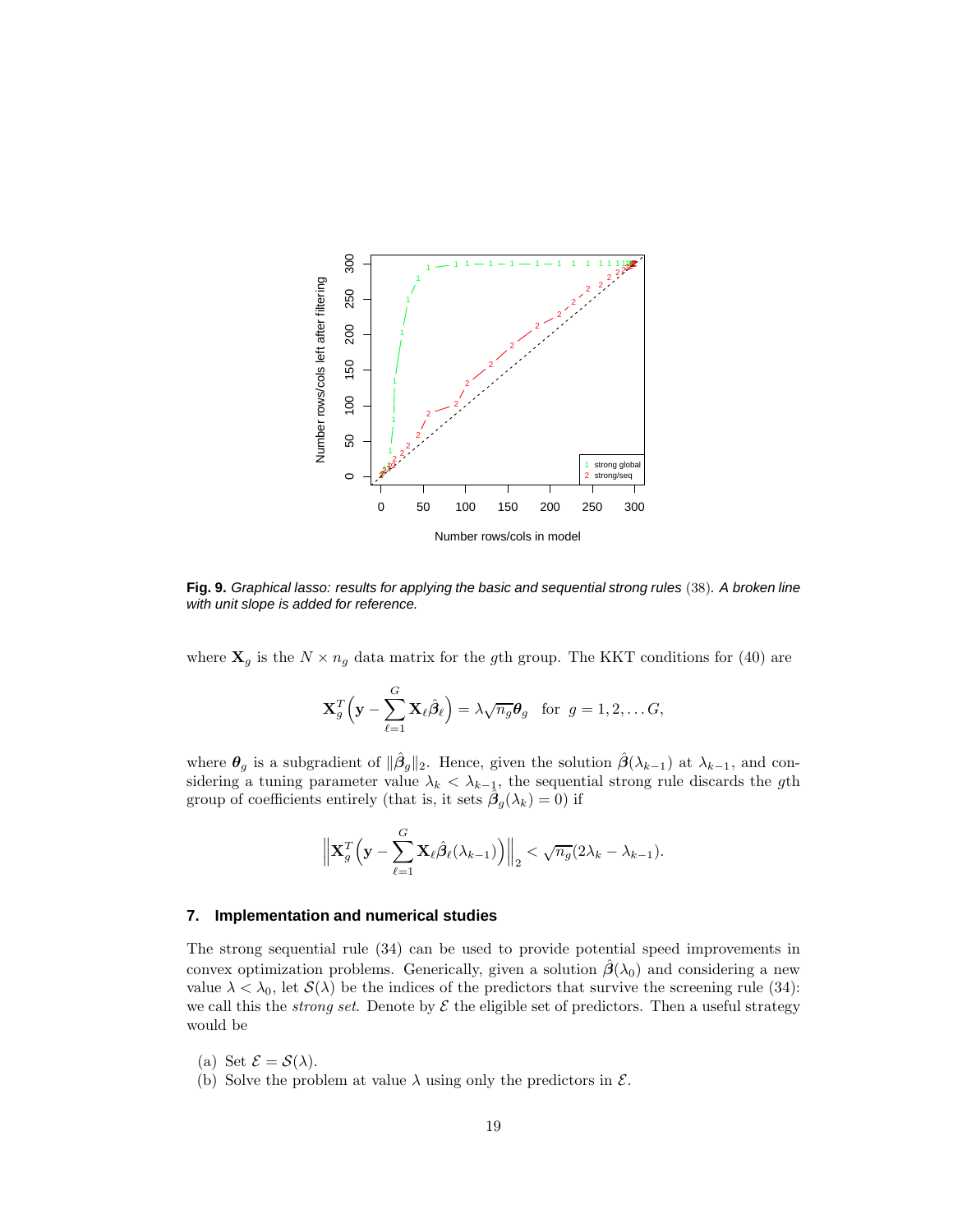(c) Check the KKT conditions at this solution for all predictors. If there are no violations, we are done. Otherwise add the predictors that violate the KKT conditions to the set  $\mathcal{E}$ , and repeat steps (b) and (c).

Depending on how the optimization is done in step (b), this could be quite effective.

First we consider a generalized gradient procedure for fitting the lasso. The basic iteration is

$$
\hat{\boldsymbol{\beta}} \leftarrow S_{t\lambda} (\hat{\boldsymbol{\beta}} + t \cdot \mathbf{X}^T (\mathbf{y} - \mathbf{X} \hat{\boldsymbol{\beta}}))
$$

where  $S_{t\lambda}(x) = \text{sgn}(x)(|x| - t\lambda)_+$  is the soft-threshold operator, and t is a stepsize. When  $p > N$ , the strong rule reduces the  $Np$  operations per iteration to  $\approx N^2$ . As an example, we applied the generalized gradient algorithm with approximate backtracking to the lasso with  $N = 100$ , over a path of 100 values of  $\lambda$  spanning the entire relevant range. The results in Table 3 show the potential for a significant speedup.

Next we consider the glmnet procedure, in which coordinate descent is used, with warm starts over a grid of decreasing values of  $\lambda$ . In addition, an "ever-active" set of predictors  $\mathcal{A}(\lambda)$  is maintained, consisting of the indices of all predictors that have had a nonzero coefficient for some  $\lambda'$  greater than the current value  $\lambda$  under consideration. The solution is first found for this set, then the KKT conditions are checked for all predictors. If there are no violations, then we have the solution at  $\lambda$ ; otherwise we add the violators into the active set and repeat.

The existing glmnet strategy and the strategy outlined above are very similar, with one using the ever-active set  $\mathcal{A}(\lambda)$  and the other using the strong set  $\mathcal{S}(\lambda)$ . Figure 10 shows the active and strong sets for an example. Although the strong rule greatly reduces the total number of predictors, it contains more predictors than the ever-active set; accordingly, the ever-active set incorrectly excludes predictors more often than the strong set. This effect is due to the high correlation between features and the fact that the signal variables have coefficients of the same sign. It also occurs with logistic regression with lower correlations, say 0.2.

In light of this, we find that using both  $A(\lambda)$  and  $S(\lambda)$  can be advantageous. For gluent we adopt the following combined strategy:

- (a) Set  $\mathcal{E} = \mathcal{A}(\lambda)$ .
- (b) Solve the problem at value  $\lambda$  using only the predictors in  $\mathcal{E}$ .
- (c) Check the KKT conditions at this solution for all predictors in  $\mathcal{S}(\lambda)$ . If there are violations, add these predictors into  $\mathcal{E}$ , and go back to step (a) using the current solution as a warm start.
- (d) Check the KKT conditions for all predictors. If there are no violations, we are done. Otherwise add these violators into  $\mathcal{A}(\lambda)$ , recompute  $\mathcal{S}(\lambda)$  and go back to step (a) using the current solution as a warm start.

Note that violations in step  $(c)$  are fairly common, while those in step  $(d)$  are rare. Hence the fact that the size of  $\mathcal{S}(\lambda)$  is  $\ll p$  makes this an effective strategy.

We implemented this strategy and compare it to the standard glmnet algorithm in a variety of problems, shown in Tables 2 and 4. We see that the new strategy offers a speedup factor of 20 or more in some cases, and never seems to slow the computations substantially.

The strong sequential rules also have the potential for space savings. With a large dataset, one could compute the inner products with the residual offline to determine the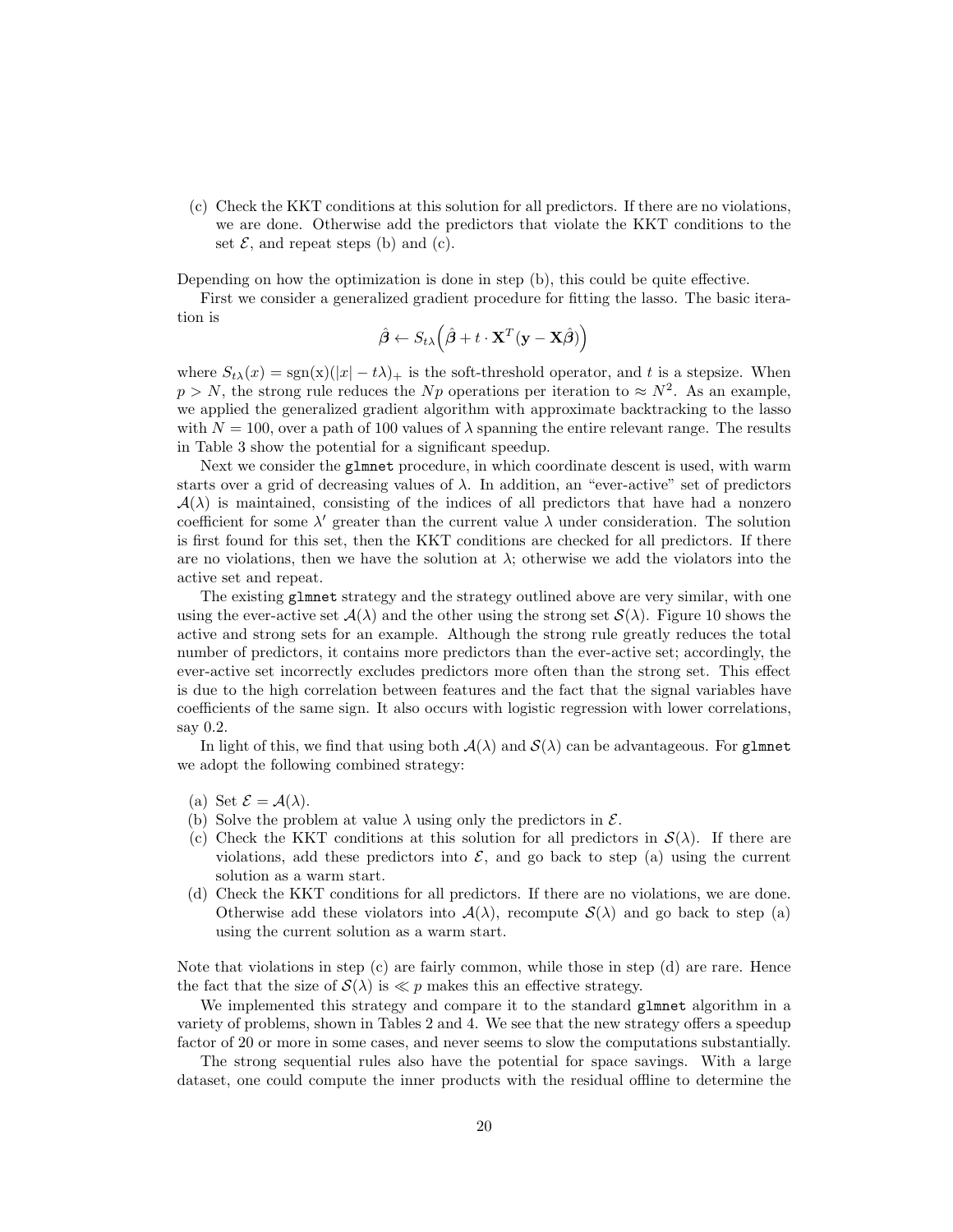

**Fig. 10.** Gaussian lasso setting,  $N = 200$ ,  $p = 20,000$ , pairwise correlation between features of 0.7. The first 50 predictors have positive, decreasing coefficients. Shown are the number of predictors left after applying the strong sequential rule (6) and the number that have ever been active (that is, had a nonzero coefficient in the solution) for values of  $\lambda$  larger than the current value. A broken line with unit slope is added for reference. The right-hand plot is a zoomed version of the left plot.

strong set of predictors, and then carry out the intensive optimization steps in memory using just this subset of the predictors.

The newest versions of the glmnet package, available on the CRAN archive, incorporate the strong rules discussed in this paper. In addition, R language scripts for the examples in this paper will be made freely available at the url http://www-stat.stanford.edu/∼tibs/strong.

# **8. Discussion**

The global strong rule (3) and especially the sequential strong rule (4) are extremely useful heuristics for discarding predictors in lasso-type problems. In this paper we have shown how to combine these rules with simple checks of the Karush-Kuhn-Tucker (KKT) conditions to ensure that the exact solution to the convex problem is delivered, while providing a substantial reduction in computation time. We have also derived more general forms of these rules for logistic regression, the elastic net, group lasso, graphical lasso, and general p-norm regularization. In future work it would be important to understand why these rules work so well (rarely make errors) when  $p \gg N$ .

# **Acknowledgements**

We thank Stephen Boyd for his comments, and Laurent El Ghaoui and his coauthors for sharing their paper with us before publication and for their helpful feedback on their work. We also thank the referees and editors for constructive suggestions that substantially improved this work. Robert Tibshirani was supported by National Science Foundation Grant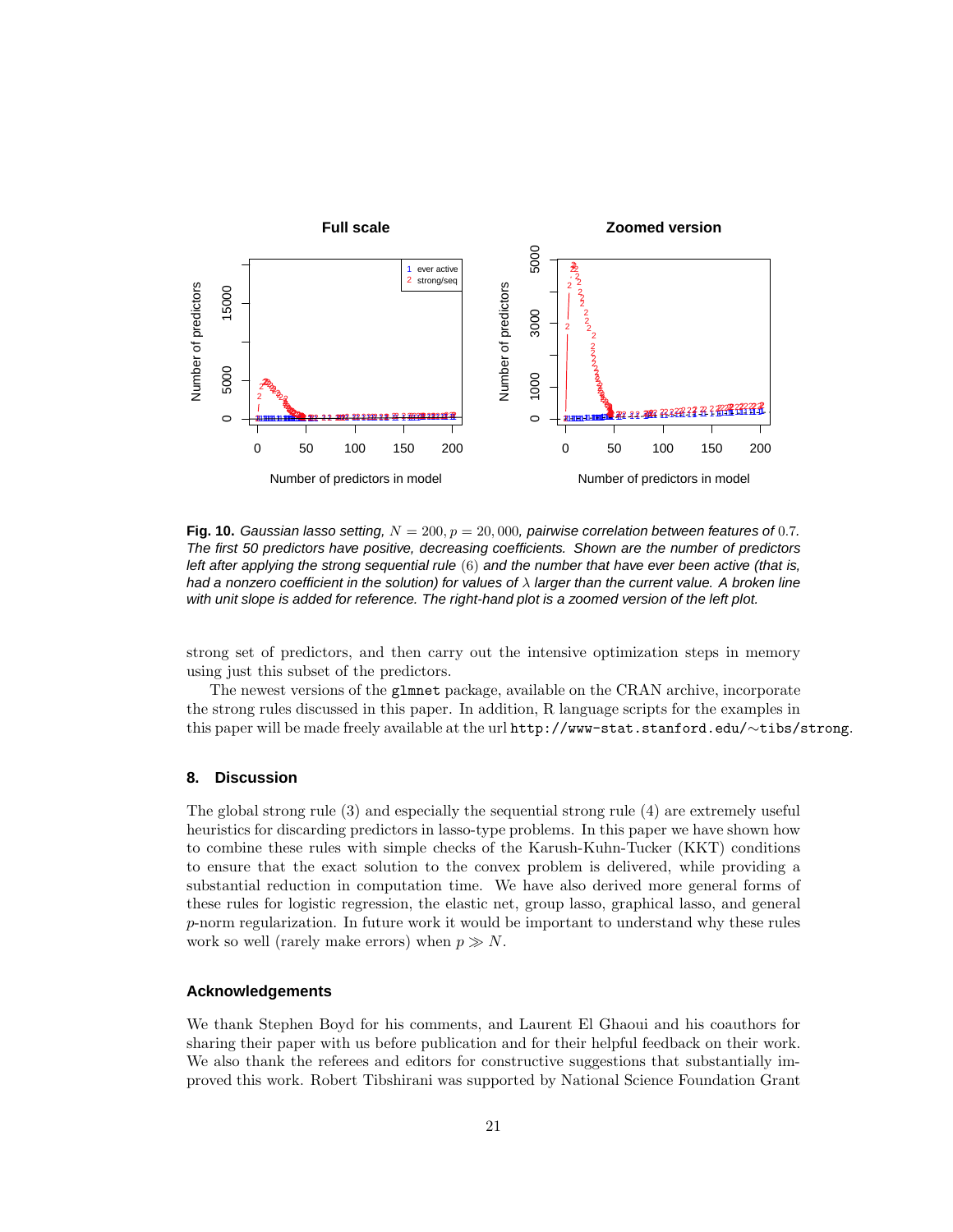DMS-9971405 and National Institutes of Health Contract N01-HV-28183. Jonathan Taylor and Ryan Tibshirani were supported by National Science Foundation Grant DMS-0906801.

## **References**

- Candes, E. J. & Plan, Y. (2009), 'Near-ideal model selection by  $\ell_1$  minimization', Annals of Statistics 37(5), 2145–2177.
- Chen, S., Donoho, D. & Saunders, M. (1998), 'Atomic decomposition for basis pursuit',  $SIAM\ Journal\ on\ Scientific\ Computing\ 20(1),\ 33–61.$
- Efron, B., Hastie, T., Johnstone, I. & Tibshirani, R. (2004), 'Least angle regression', Annals of *Statistics* **32** $(2)$ , 407–499.
- El Ghaoui, L., Viallon, V. & Rabbani, T. (2010), Safe feature elimination in sparse supervised learning, Technical Report UC/EECS-2010-126, EECS Dept., University of California at Berkeley.
- El Ghaoui, L., Viallon, V. & Rabbani, T. (2011), Safe feature elimination for the lasso and sparse supervised learning. Submitted.
- Fan, J. & Lv, J. (2008), 'Sure independence screening for ultrahigh dimensional feature space', Journal Of The Royal Statistical Society Series B 70(5), 849-911.
- Friedman, J., Hastie, T., Hoefling, H. & Tibshirani, R. (2007), 'Pathwise coordinate optimization', Annals of Applied Statistics 2(1), 302-332.
- Fuchs, J. (2005), 'Recovery of exact sparse representations in the presense of noise', IEEE Transactions on Information Theory 51(10), 3601–3608.
- Koh, K., Kim, S.-J. & Boyd, S. (2007), 'An interior-point method for large-scale l1 regularized logistic regression', Journal of Machine Learning Research 8, 1519–1555.
- Lang, K. (1995), Newsweeder: Learning to filter netnews., in 'Proceedings of the Twenty-First International Conference on Machine Learning (ICML)', pp. 331–339. Available as a saved R data object at http://www-stat.stanford.edu/ hastie/glmnet.
- Meinhausen, N. & Buhlmann, P. (2006), 'High-dimensional graphs and variable selection with the lasso', Annals of Statistics 34, 1436–1462.
- Tibshirani, R. (1996), 'Regression shrinkage and selection via the lasso', Journal of the Royal Statistical Society Series B 58(1), 267–288.
- Tibshirani, R. & Taylor, J. (2011), 'The solution path of the generalized lasso', Annals of Statistics **39**(3), 1335–1371.
- Tropp, J. (2006), 'Just relax: Convex programming methods for identifying sparse signals in noise', IEEE Transactions on Information Theory 3(52), 1030–1051.
- Wainwright, M. J. (2009), 'Sharp thresholds for high-dimensional and noisy sparsity recovery using l1-constrained quadratic programming (lasso)', IEEE Trans. Inf. Theor. 55, 2183–2202.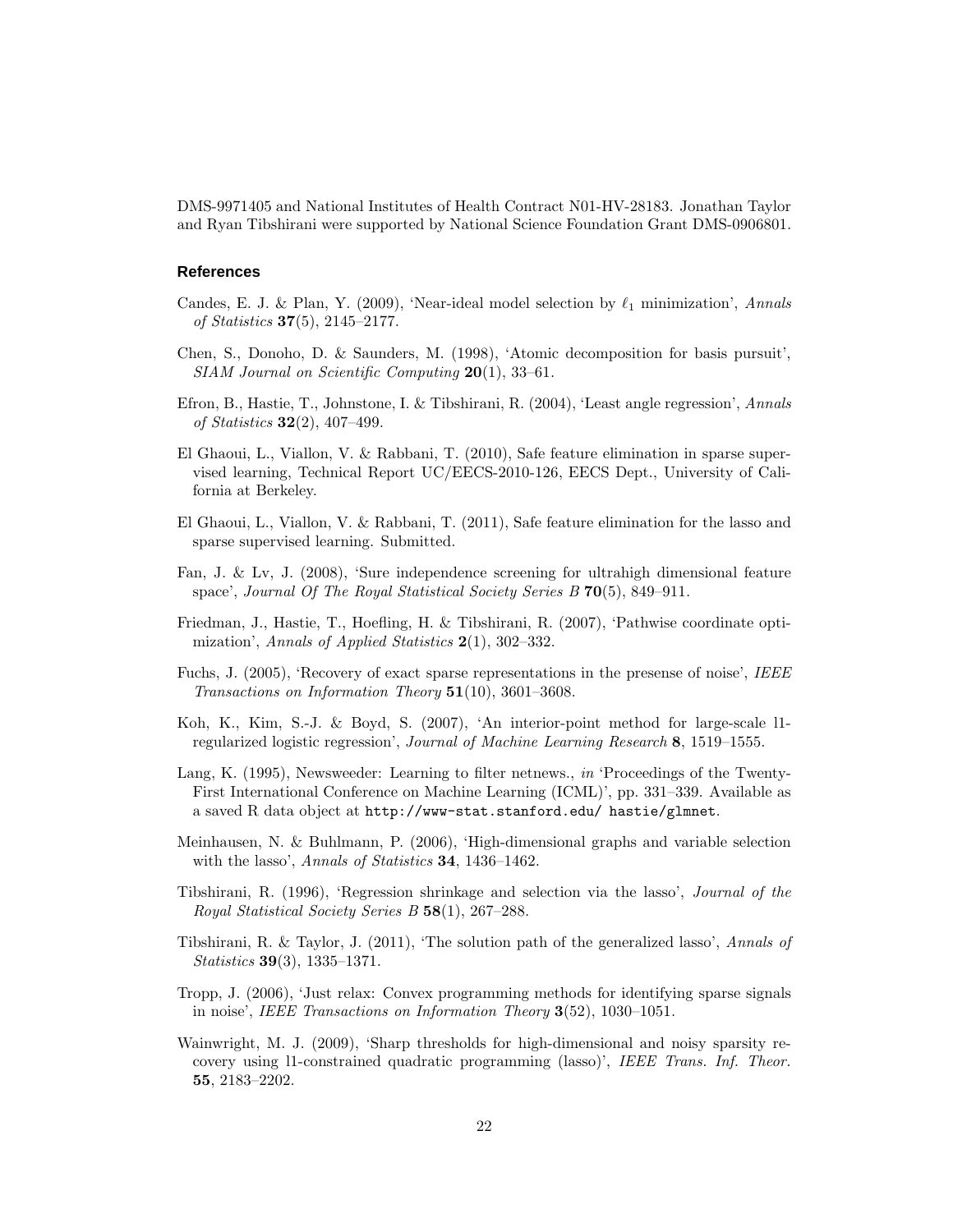- Witten, D. & Friedman, J. (2011), 'A fast screening rule for the graphical lasso', Journal of Computational and Graphical Statistics, to appear .
- Wu, T. T., Chen, Y. F., Hastie, T., Sobel, E. & Lange, K. (2009), 'Genomewide association analysis by lasso penalized logistic regression', Bioinformatics 25(6), 714–721.
- Yuan, M. & Lin, Y. (2007), 'Model selection and estimation in regression with grouped variables', Journal of the Royal Statistical Society, Series B 68(1), 49–67.
- Zhao, P. & Yu, B. (2006), 'On model selection consistency of the lasso', *Journal of Machine* Learning Research 7, 2541–2563.
- Zou, H. & Hastie, T. (2005), 'Regularization and variable selection via the elastic net', Journal of the Royal Statistical Society Series B. 67(2), 301–320.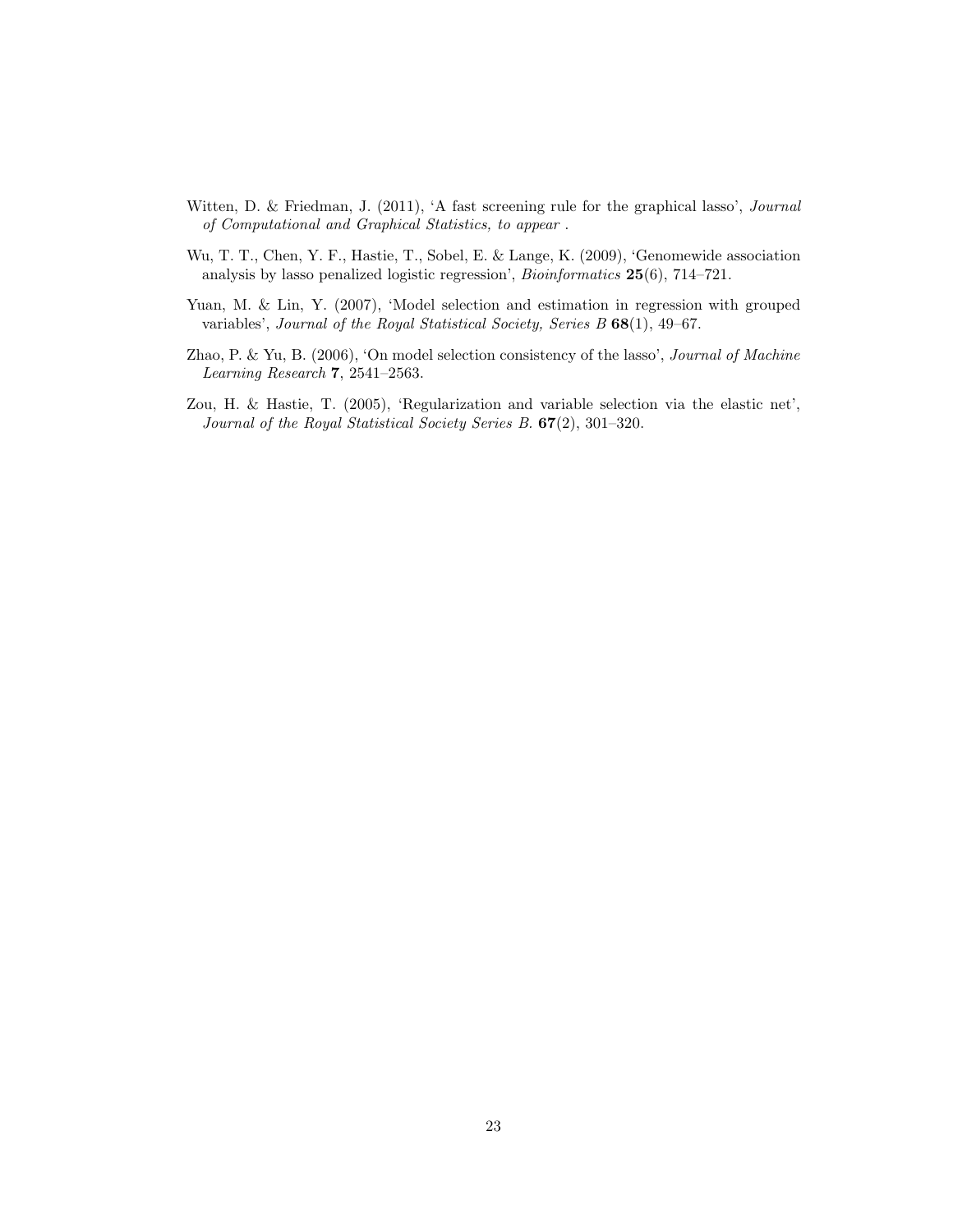## **Appendix: Derivation of the SAFE rule**

The basic SAFE rule of El Ghaoui et al. (2010) for the lasso is defined as follows: fitting at  $\lambda$ , we discard predictor j if

$$
|\mathbf{x}_j^T \mathbf{y}| < \lambda - \|\mathbf{x}_j\|_2 \|\mathbf{y}\|_2 \frac{\lambda_{\max} - \lambda}{\lambda_{\max}},
$$
\n(41)

where  $\lambda_{\text{max}} = \max_j |\mathbf{x}_j^T \mathbf{y}|$  is the smallest  $\lambda$  for which all coefficients are zero. The authors derive this bound by looking at a dual of the lasso problem  $(1)$ . This dual has the following form. Let  $G(\theta) = \frac{1}{2} ||\mathbf{y}||_2^2 - \frac{1}{2} ||\mathbf{y} + \theta||_2^2$ . Then the dual problem is

$$
\hat{\theta} = \underset{\theta}{\operatorname{argmax}} \ G(\theta) \text{ subject to } |\mathbf{x}_j^T \theta| \le \lambda \text{ for } j = 1, \dots p. \tag{42}
$$

The relationship between the primal and dual solutions is  $\hat{\theta} = X\hat{\beta} - y$ , and

$$
\mathbf{x}_{j}^{T} \hat{\boldsymbol{\theta}} \in \begin{cases} \{ +\lambda \} & \text{if } \hat{\beta}_{j} > 0 \\ \{ -\lambda \} & \text{if } \hat{\beta}_{j} < 0 \\ [-\lambda, \lambda] & \text{if } \hat{\beta}_{j} = 0 \end{cases} \tag{43}
$$

for each  $j = 1, \ldots p$ .

Here is the argument that leads to (41). Suppose that we have a dual feasible point  $\theta_0$ : that is,  $|\mathbf{x}_j^T \boldsymbol{\theta}| \leq \lambda$  for  $j = 1, 2, \ldots p$ . Below we discuss specific choices for  $\boldsymbol{\theta}_0$ . Let  $\gamma = G(\boldsymbol{\theta}_0)$ Hence  $\gamma$  represents a lower bound for the value of G at the solution  $\hat{\theta}$ . Therefore we can add the constraint  $G(\theta) \geq \gamma$  to the dual problem (42) and problem is changed. Then for each predictor  $j$ , we find

$$
m_j = \max_{\theta} |\mathbf{x}_j^T \theta| \text{ subject to } G(\theta) \ge \gamma. \tag{44}
$$

If  $m_j < \lambda$  (note the strict inequality), then we know that at the solution  $|\mathbf{x}_j^T \hat{\boldsymbol{\theta}}| < \lambda$ , which implies that  $\hat{\beta}_j = 0$  by (43). In other words, if the inner product  $|\mathbf{x}_j^T \boldsymbol{\theta}|$  never reaches the level  $\lambda$  over the set feasible set  $G(\theta) \geq \gamma$ , then the coefficient  $\hat{\beta}_j$  must equal zero.

Now for a given lower bound  $\gamma$ , the problem (44) can be solved explicitly, and this gives  $m_j = |\mathbf{x}_j^T \mathbf{y}| + \sqrt{\mathbf{y}^T \mathbf{y} - 2\gamma} \cdot ||\mathbf{x}_j||_2$ . Then the rule  $m_j < \lambda$  is equivalent to

$$
|\mathbf{x}_j^T \mathbf{y}| < \lambda - \sqrt{\mathbf{y}^T \mathbf{y} - 2\gamma} \cdot ||\mathbf{x}_j||_2
$$
\n(45)

To make this usable in practice, we need to find a dual feasible point  $\theta_0$  and substitute the resulting lower bound  $\gamma = G(\theta_0)$  into expression (45). A simple dual feasible point is  $\theta_0 = \mathbf{y} \cdot (\lambda/\lambda_{\text{max}})$  and this yields  $\gamma = (1/2)\mathbf{y}^T\mathbf{y}(1 - (1 - \lambda/\lambda_{\text{max}})^2)$ ; substituting into expression (45) gives the basic SAFE rule (41).

A better feasible point  $\theta_0$  (that is, giving a higher lower bound) will yield a rule in (45) that discards more predictors. For example, the recursive SAFE rule starts with a solution  $\beta(\lambda_0)$  for some  $\lambda_0 > \lambda$  and the corresponding dual point  $\theta_0 = \mathbf{X}\beta(\lambda_0) - \mathbf{y}$ . Then  $\theta_0$  is scaled by the factor  $\lambda/\lambda_0$  to make it dual feasible and this leads to the recursive SAFE rule of the form

$$
|\mathbf{x}_j^T \mathbf{y}| < \lambda - c \tag{46}
$$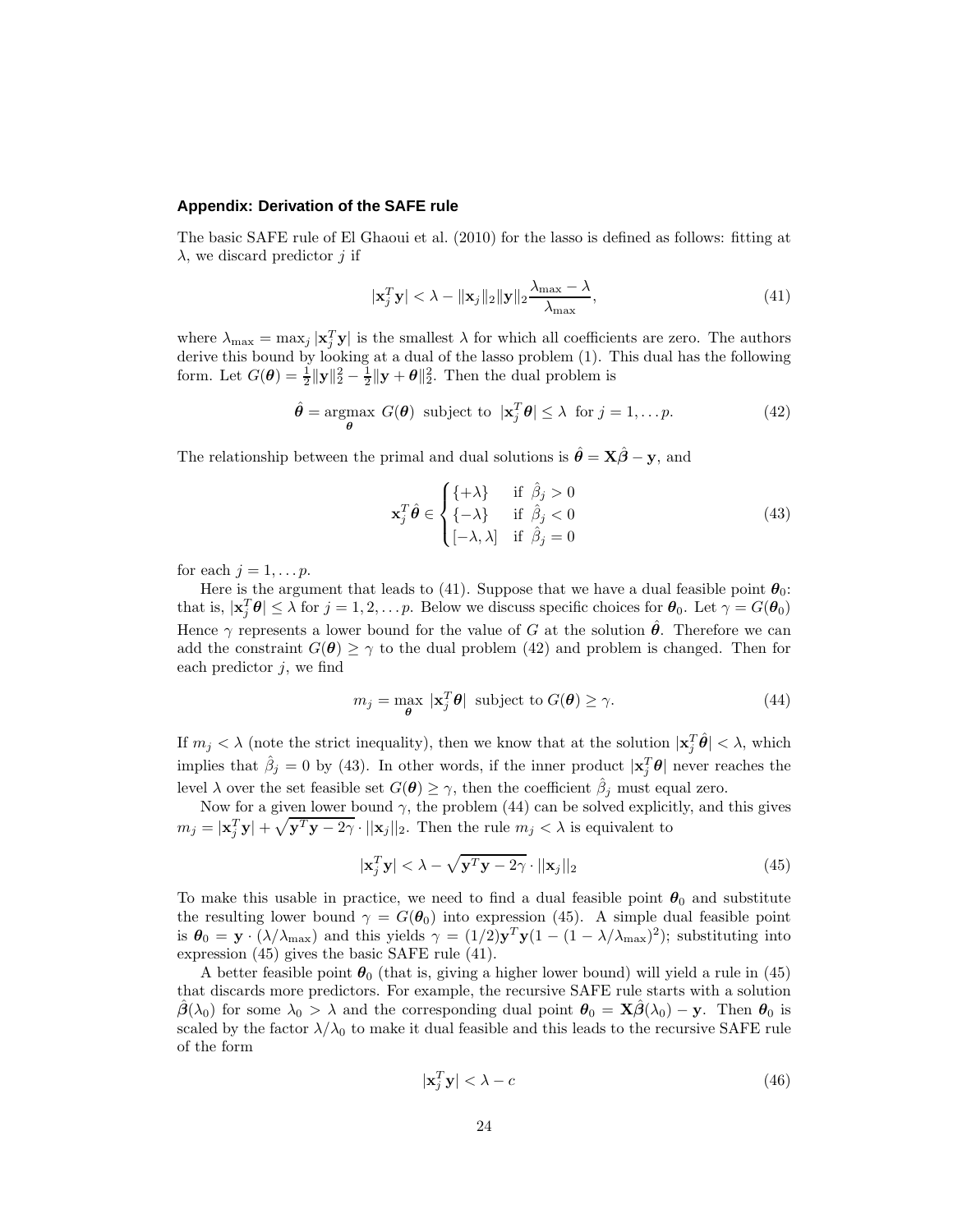where c is a function of  $\mathbf{y}, \lambda, \lambda_0$  and  $\theta_0$ . Although the recursive SAFE rule has the same flavor as the sequential strong rule, it is interesting that it involves the inner products  $\mathbf{x}_j^T \mathbf{y}$ rather than  $\mathbf{x}_j^T \mathbf{r}$ , with r being the residual  $\mathbf{y} - \mathbf{X} \hat{\boldsymbol{\beta}}(\lambda_0)$ , Perhaps as a result, if discards far fewer predictors than the sequential strong rule.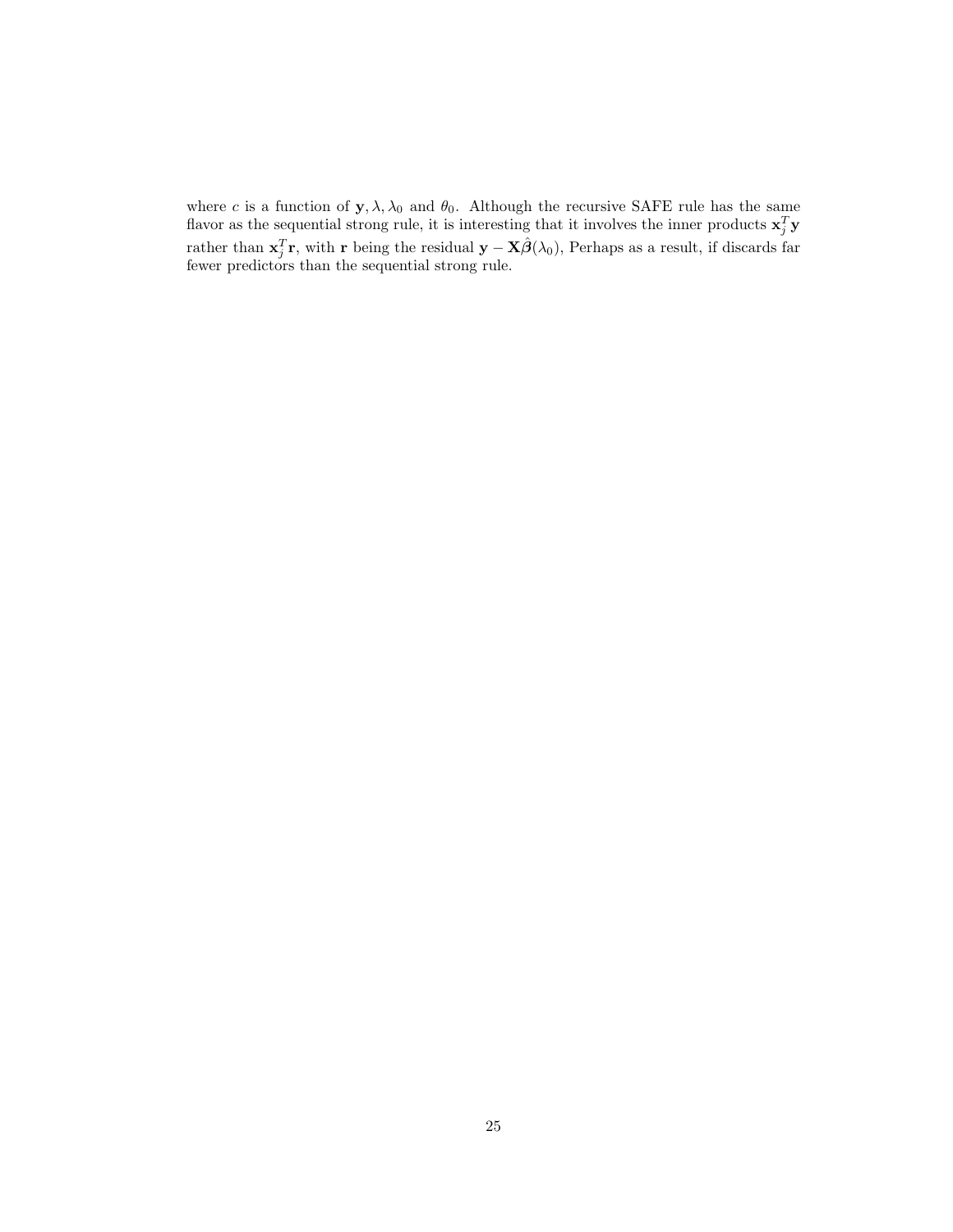**Table 1.** Results for sequential strong rule on three large classification datasets from the UCI machine learning repository (*http: // archive. ics. uci. edu/ ml/* ), and a standard microarray dataset. glmnet was run with the default path of  $100 \lambda$  values, in both regression and classification mode. Shown are the average number of predictors left after screening by the strong rule, (averaged over the path of  $\lambda$  values). There were no violations of the screening rule in any of the runs.

| Dataset  | Model    | N    | p       | Average number remaining | Number of violations |
|----------|----------|------|---------|--------------------------|----------------------|
|          |          |      |         | after screening          |                      |
| Arcene   | Gaussian | 100  | 10,000  | 189.8                    |                      |
|          | Logistic |      |         | 153.4                    |                      |
| Dorothea | Gaussian | 800  | 100,000 | 292.4                    |                      |
|          | Logistic |      |         | 162.0                    |                      |
| Gisette  | Gaussian | 6000 | 5000    | 1987.3                   |                      |
|          | Logistic |      |         | 622.5                    |                      |
| Golub    | Gaussian | 38   | 7129    | 60.8                     |                      |
|          | Logistic |      |         | 125.5                    |                      |

**Table 2.** Glmnet timings (seconds) for the datasets of Table 1.

| Dataset  | N    | р       | Model    | Without strong rule | With strong rule |
|----------|------|---------|----------|---------------------|------------------|
| Arcene   | 100  | 10,000  | Gaussian | 0.32                | 0.25             |
|          |      |         | Binomial | 0.84                | 0.31             |
| Gisette  | 6000 | 5000    | Gaussian | 129.88              | 132.38           |
|          |      |         | Binomial | 70.91               | 69.72            |
| Dorothea | 800  | 100,000 | Gaussian | 24.58               | 11.14            |
|          |      |         | Binomial | 55.00               | 11.39            |
| Golub    | 38   | 7129    | Gaussian | 0.09                | 0.08             |
|          |      |         | Binomial | 0.23                | 0.35             |

**Table 3.** Timings (seconds) for the generalized gradient procedure for solving the lasso (Gaussian case).  $N = 100$  samples are generated in each case, with all entries  $N(0, 1)$  and no signal (regression coefficients are zero). A path of 100  $\lambda$  values are used, spanning the entire operating range. Values shown are the mean and standard deviation of the mean, over 20 simulations. The times are somewhat large, because the programs were written in the R language, which is much slower than C or Fortran. However the relative timings are informative.

| р    | Without strong rule | With strong rule |
|------|---------------------|------------------|
| 200  | 10.37(0.38)         | 5.50(0.26)       |
| 500  | 23.21 (0.69)        | 7.38(0.28)       |
| 1000 | 43.34(0.85)         | 8.94(0.22)       |
| 2000 | 88.58 (2.73)        | 12.02(0.39)      |